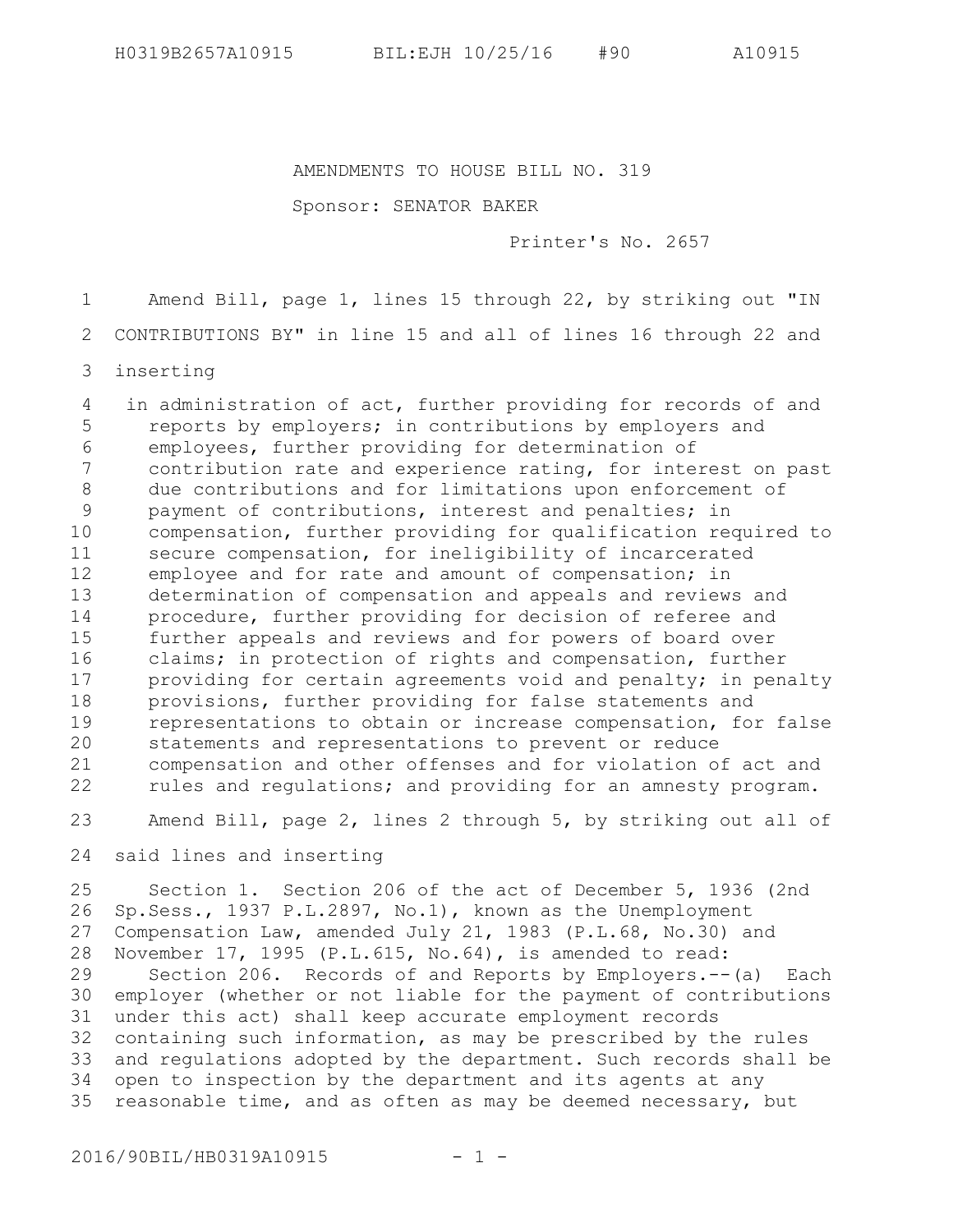employers need not retain such records more than four (4) years after contributions relating to such records have been paid. The department may require from such employers such reports as it 3 deems necessary, which shall be sworn to, if required by the department. 1 2 4 5

(b) Information thus obtained shall not be made public or be open to public inspection, other than to the members of the board, the officers and employes of the department and other public employes in the performance of their public duties, but any employe or employer at a hearing on an appeal shall, upon request, be supplied with information from such records to the extent necessary for the proper presentation and consideration of the appeal. 6 7 8 9 10 11 12 13

(c) Any officer or employe of the department or the board, or any other public employe, who shall violate any of the provisions of this section shall, upon conviction thereof in a summary proceeding, be sentenced to pay a fine of not less than [twenty dollars (\$20)] one hundred dollars (\$100) nor more than [two hundred dollars (\$200)] three hundred dollars (\$300) and in default of the payment of such fine and cost of prosecution shall be sentenced to imprisonment for not longer than thirty (30) days. 14 15 16 17 18 19 20 21 22

(d) Any employer who has been determined by the department to be subject to the reporting provisions of this act and has been so notified, and who neglects or refuses to file or to complete in such manner as the department may prescribe either the periodic report required by the department to establish the amount of such contributions or the periodic report required by the department showing the amount of wages paid to each employe, or both, on or before the date such reports are required to be filed, shall pay a penalty of [ten per centum (10%)] fifteen per centum (15%) of the total amount of contributions paid or payable by the employer or employe as the case may be for the period: Provided, That such penalty shall be not less than [twenty-five dollars (\$25)] one hundred twenty-five dollars (\$125) or more than [two hundred and fifty dollars (\$250)] four hundred fifty dollars (\$450). Such penalty shall apply to the reports for each period with respect to which such reports are required to be filed: Provided, That such penalty shall not apply to reports for any period with respect to which the last day for filing such reports is prior to a date on which the department has notified the employer that he has been determined an employer subject to the reporting provisions of this act, unless the reports for such prior periods are not filed within thirty (30) days after the employer has been so notified. The penalties provided by this section shall be in addition to all other penalties provided for in this act. 23 24 25 26 27 28 29 30 31 32 33 34 35 36 37 38 39 40 41 42 43 44 45 46 47

Section 2. Section  $301.1(a)$  and (c)(1) of the act, amended July 21, 1983 (P.L.68, No.30), is amended to read: 48 49

Amend Bill, page 2, line 13, by striking out "AND" where it 50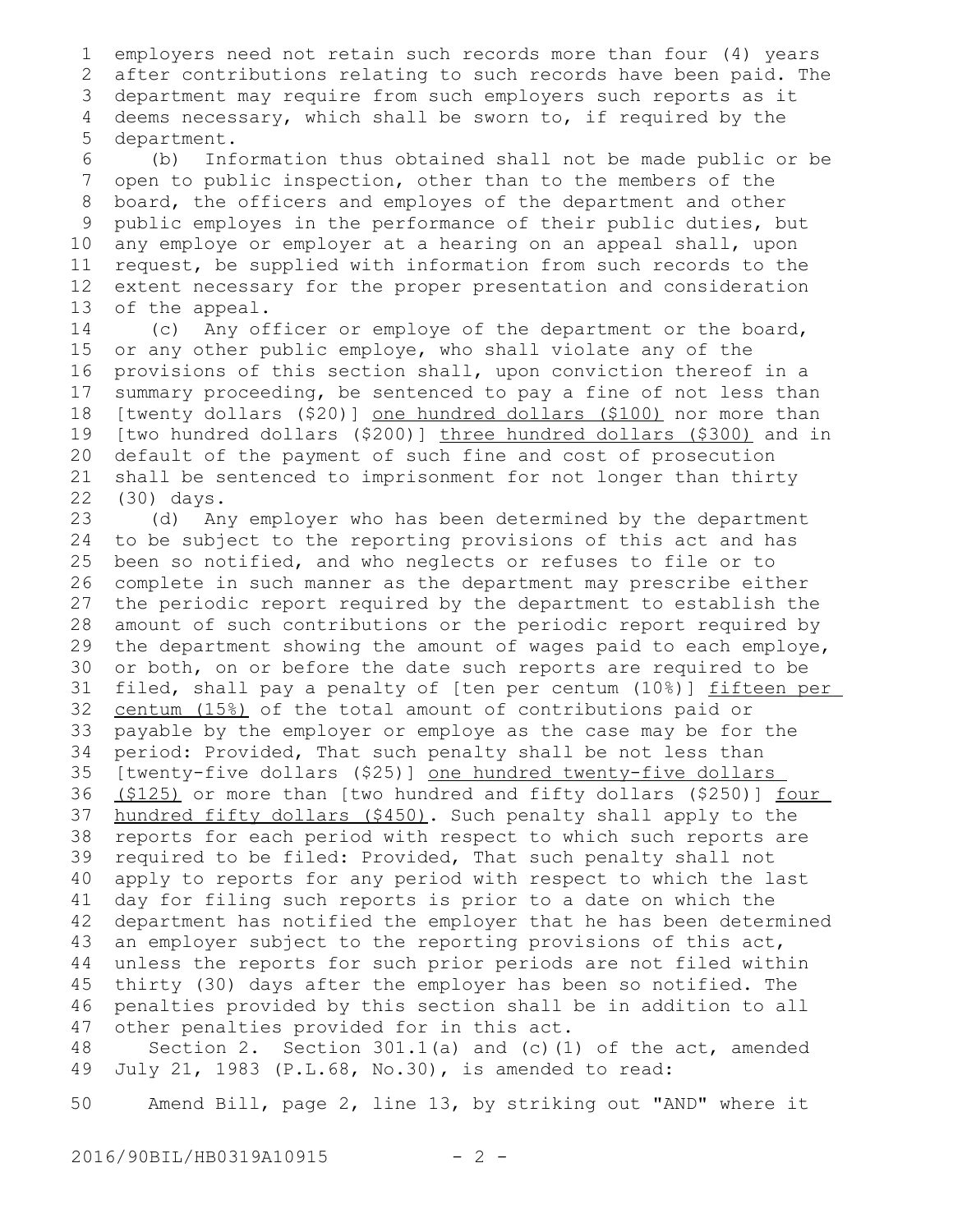occurs the second time and inserting a comma 1 Amend Bill, page 2, lines 14 and 15, by striking out "THROUGH 2

 2015 AND NINE AND SIX-TENTHS PER CENTUM (9.6%) FOR 2016" and 3

inserting 4

 through 2012, eight and seven-tenths per centum (8.7%) for 2013 through 2016, nine and five one-hundredths per centum 6 (9.05%) for 2017 and eight and ninety-five one-hundredths per centum (8.95%) for 2018 Amend Bill, page 4, line 25, by inserting a bracket before "AND" 10 Amend Bill, page 4, line 25, by inserting after "THEREAFTER" 11 **]** through 2016 Amend Bill, page 5, lines 21 through 27, by striking out all 14 of said lines and inserting 15 Less than or equal to -12% but greater than -16% 2.5 16 Less than or equal to -16% but greater than -20% 2.6 17 Less than or equal to  $-20\%$  or lower  $2.7$ Reserve Ratio Factor - 2017 and thereafter Rates Employers Reserve Account as a Percentage of Taxable Wages Reserve Ratio Factor  $21$  Greater than  $25\frac{6}{5}$   $0.0$ 22 Greater than or equal to 21% but less than 25% and  $0.3$ Greater than or equal to 18% but less than  $21\%$  0.4 24 Greater than or equal to 15% but less than 18% and the 15 25 Greater than or equal to 12% but less than 15% and the 1.6 26 Greater than or equal to 9% but less than 12% and  $0.7$ 27 Greater than or equal to 7% but less than 9% and  $0.8$ 28 Greater than or equal to 5% but less than 7% and 19 29 Greater than or equal to 3% but less than 5% and 1.0 Greater than or equal to  $1\frac{2}{5}$  but less than  $3\frac{2}{5}$   $1.1$ <br>Greater than or equal to  $0\frac{2}{5}$  but less than  $1\frac{2}{5}$   $1.2$ 31 Greater than or equal to 0% but less than 1% and 1.2  $32$  Less than  $0\frac{8}{3}$  but greater than  $-1\frac{8}{3}$  and  $1.3$ Less than or equal to  $-1\frac{2}{3}$  but greater than  $-2\frac{2}{3}$  1.4 34 Less than or equal to  $-2\frac{8}{3}$  but greater than  $-3\frac{8}{3}$  1.5 Less than or equal to  $-3\frac{8}{3}$  but greater than  $-4\frac{8}{3}$  1.6 36 Less than or equal to  $-4\frac{1}{6}$  but greater than  $-5\frac{1}{6}$  1.7 Less than or equal to  $-5$ % but greater than  $-6$ %  $1.8$ 38 Less than or equal to  $-6\frac{2}{5}$  but greater than  $-7\frac{2}{5}$  1.9 39 Less than or equal to -7% but greater than -8% 2.0 40 Less than or equal to  $-8\frac{8}{3}$  but greater than  $-9\frac{8}{3}$  2.1 41 Less than or equal to  $-9\frac{8}{3}$  but greater than  $-10\frac{8}{3}$  2.2 Less than or equal to  $-10\%$  but greater than  $-11\%$  2.3 5 7 8 9 12 13 18 19 20 23 30 33 35 37 42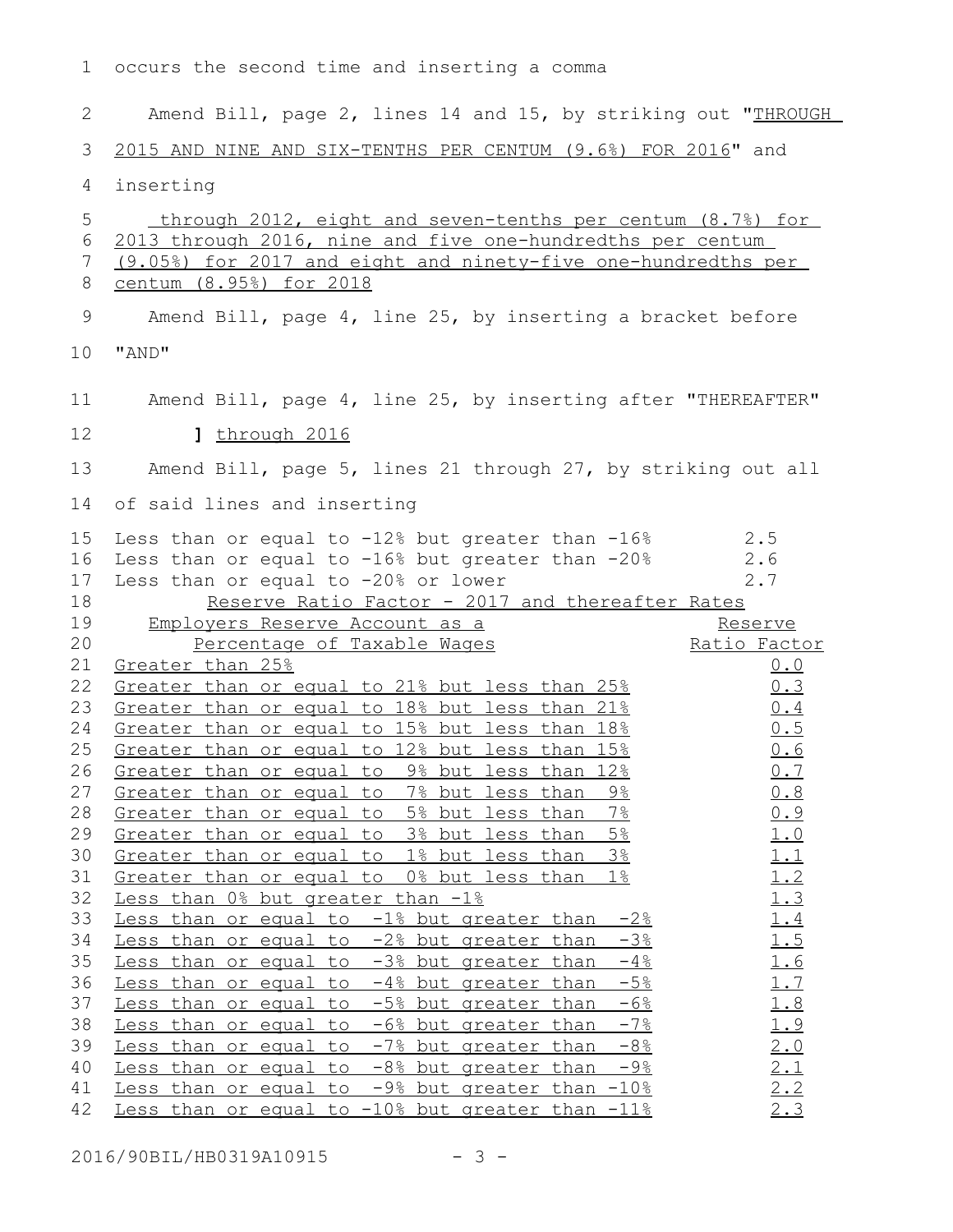|  |  |  |  | 1 Less than or equal to -11% but greater than -12%  |  | <u>2.4</u> |
|--|--|--|--|-----------------------------------------------------|--|------------|
|  |  |  |  | 2 Less than or equal to -12% but greater than -16%  |  | 2.5        |
|  |  |  |  | 3 Less than or equal to -16% but greater than -20%  |  | 2.6        |
|  |  |  |  | 4 Less than or equal to -20% but greater than -28%  |  | 2.7        |
|  |  |  |  | 5 Less than or equal to -28% but greater than -100% |  | 3.0        |
|  |  |  |  | 6 Less than or equal to -100% or lower              |  | 3.2        |
|  |  |  |  |                                                     |  |            |

7

Amend Bill, page 5, by inserting between lines 28 and 29

Section 3. Sections 308 and 309.2(a) of the act, amended June 15, 2005 (P.L.8, No.5), are amended to read: Section 308. Interest on Past Due Contributions.-- Contributions unpaid on the date on which they are due and payable, as prescribed by the department, shall bear interest at one-twelfth (1/12) of the annual rate determined by the Secretary of Revenue under section 806 of the act of April 9, 1929 (P.L.343, No.176), known as "The Fiscal Code," per month or fraction of a month, or at the rate of [three quarters of one per centum (0.75%)] one per centum (1%) per month or fraction of a month, whichever is greater, from the date they become due until paid. 8 9 10 11 12 13 14 15 16 17 18 19

Section 309.2. Limitations Upon Enforcement of Payment of Contributions, Interest and Penalties.--(a) Notwithstanding any other provisions of this act to the contrary, no legal action for the collection of contributions, interest and penalties shall be instituted after the expiration of [four] six years from the end of the calendar year determined in accordance with subsection (b) of this section, unless prior to the expiration 27 of such [four-year] six-year period and with respect thereto (1) an assessment proceeding shall have been instituted pursuant to the provisions of section three hundred four of this act, or (2) an action shall have been instituted pursuant to the provisions of section three hundred nine of this act, or (3) a lien shall have been entered pursuant to the provisions of section three hundred eight point one of this act: Provided, That the provisions of this section shall not apply where an employer by willful failure or refusal to file a report with the department or to include in any report all wages which he has paid, or otherwise, has attempted to avoid or reduce liability for the payment of contributions. \* \* \* 20 21 22 23 24 25 26 28 29 30 31 32 33 34 35 36 37 38

39

Amend Bill, page 5, line 29, by striking out "2" and 40

inserting 41

42

Amend Bill, page 6, line 7, by striking out " $AND (E) (1.1)$ " 43

and inserting 44

4

 $(e)$  (1) and (2) 45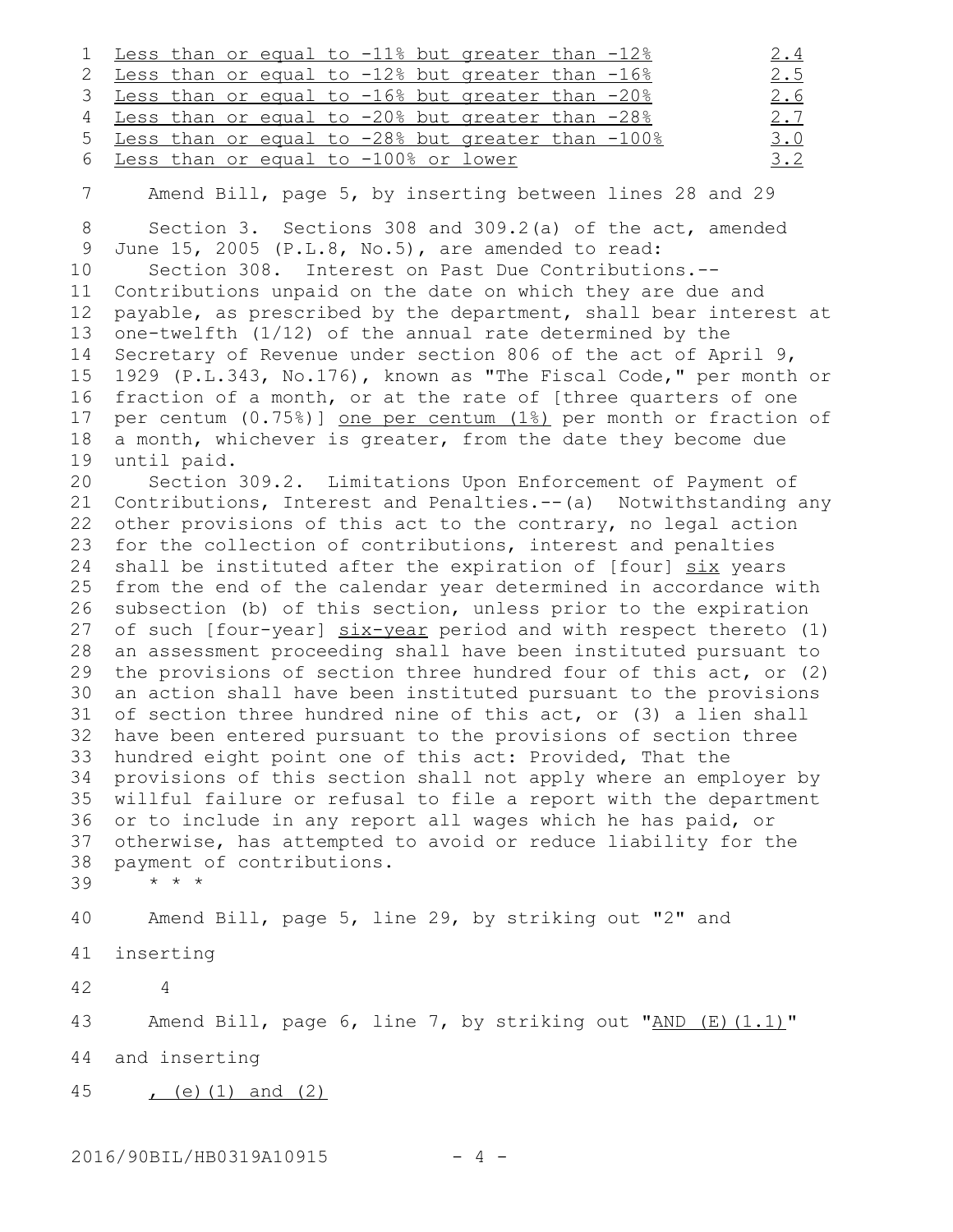Amend Bill, page 6, line 9, by striking out "FORTY-TWO PER CENTUM (42%)" and inserting thirty-seven per centum (37%) Amend Bill, page 6, by inserting between lines 12 and 13 Section 5. Section 402.6 of the act, amended December 9, 2002 (P.L.1330, No.156), is amended to read: Section 402.6. Ineligibility of Incarcerated Employe.--(a) An employe shall not be eligible for payment of unemployment compensation benefits for any weeks of unemployment during which the employe is incarcerated after a conviction. (b) The department shall utilize any reasonable means determined necessary by the secretary to identify and prevent the payment of benefits to incarcerated individuals who are disqualified under this section. Amend Bill, page 6, line 13, by striking out "3. SECTION 404(B)" and inserting 6. Section 404(a) Amend Bill, page 6, lines 13 and 14, by striking out "MAY 14, 1949 (P.L.1355, NO.404)," Amend Bill, page 6, lines 25 through 30; page 7, lines 1 through 9; by striking out all of said lines on said pages and inserting (a) (1) The employe's weekly benefit rate shall be computed as (1) the amount appearing in Part B of the Table Specified for the Determination of Rate and Amount of Benefits on the line on which in Part A there appears his "highest quarterly wage," or (2) fifty per centum (50%) of his full-time weekly wage, whichever is greater. Notwithstanding any other provision of this act, if an employe's weekly benefit rate, as calculated under this paragraph, is less than [seventy dollars (\$70)] sixty-eight dollars (\$68), he shall be ineligible to receive any amount of compensation. If the employe's weekly benefit rate is not a multiple of one dollar (\$1), it shall be rounded to the next lower multiple of one dollar (\$1). (2) If the base year wages of an employe whose weekly benefit rate has been determined under clause (2) of paragraph 36 (1) of this subsection are insufficient to qualify him under subsection (c) of this section, his weekly benefit rate shall be redetermined under clause (1) of paragraph (1) of this subsection. (3) If an employe's weekly benefit rate as determined under 1 2 3 4 5 6 7 8 9 10 11 12 13 14 15 16 17 18 19 20 21 22 23 24 25 26 27 28 29 30 31 32 33 34 35 37 38 39 40 41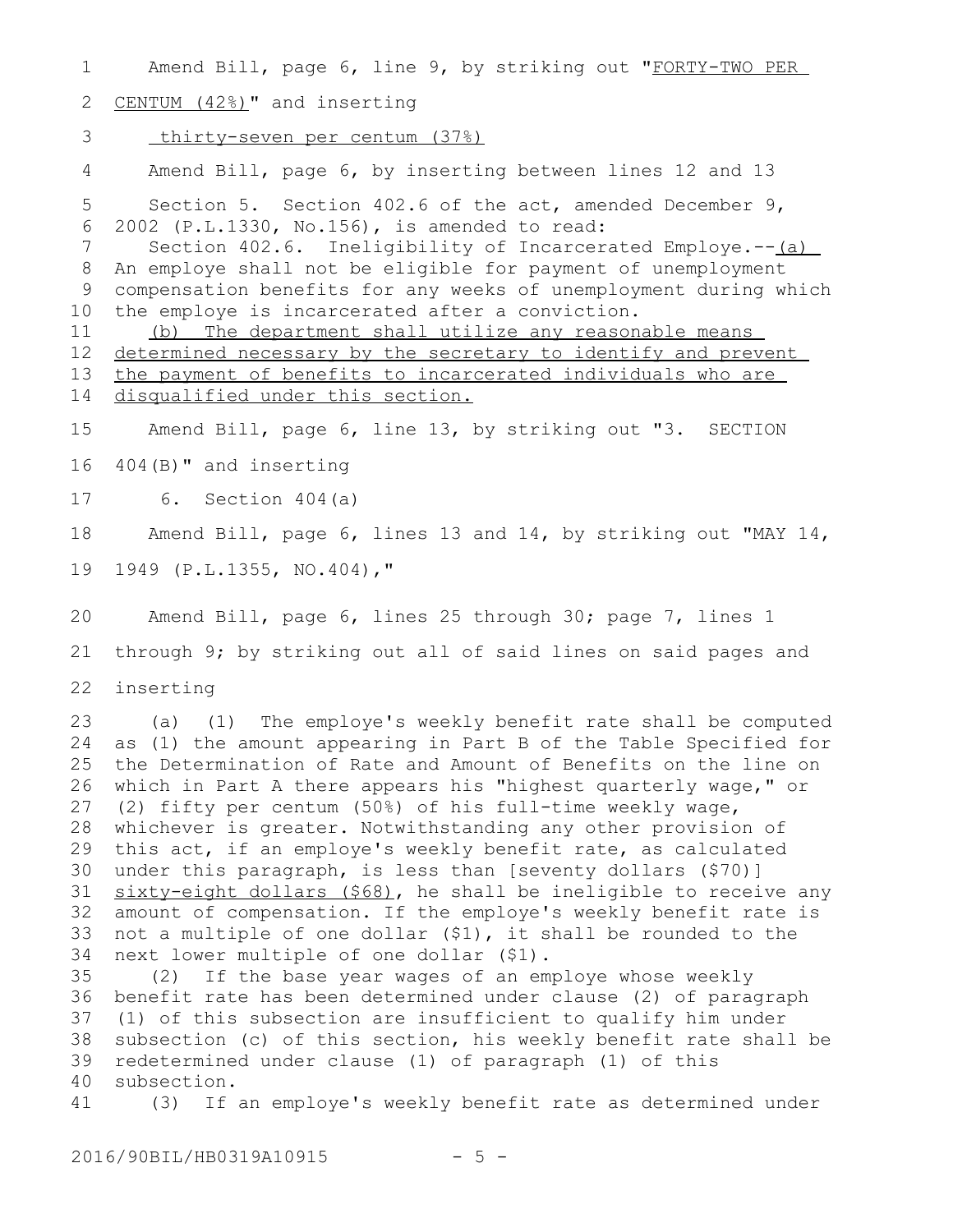clause (1) of paragraph (1) of this subsection, or redetermined 1 2 under paragraph (2) of this subsection, as the case may be, is less than the maximum weekly benefit rate and the employe's base 3 year wages are insufficient to qualify him under subsection (c) 4 of this section but are sufficient to qualify him for any one of 5 the next two lower weekly benefit rates, his weekly benefit rate shall be redetermined at the highest of such next lower rates. Amend Bill, page 7, line 11, by striking out the bracket 6 7 8

before "(1)" 9

Amend Bill, page 7, line 17, by inserting a bracket before "\$1688 - 1712" 10 11

Amend Bill, page 24, lines 12 through 30; pages 25 through 40, lines 1 through 30; page 41, lines 1 through 14; by striking out all of said lines on said pages 12 13 14

Amend Bill, page 41, by inserting between lines 14 and 15 15

| 16 | $$1,688 - $1,712$ | \$68      | \$2,718      |
|----|-------------------|-----------|--------------|
| 17 | $1,713 - $1,737$  | 69        | 2,758        |
| 18 | $1,738 - $1,762$  | <u>70</u> | 2,797        |
| 19 | $1,763 - $1,787$  | 71        | 2,837        |
| 20 | $1,788 - $1,812$  | 72        | 2,877        |
| 21 | $1,813 - $1,837$  | 73        | 2,916        |
| 22 | $1,838 - $1,862$  | 74        | 2,956        |
| 23 | $1,863 - $1,887$  | 75        | 2,996        |
| 24 | $1,888 - $1,912$  | 76        | 3,035        |
| 25 | $1,913 - $1,937$  | 77        | 3,075        |
| 26 | $1,938 - $1,962$  | 78        | <u>3,115</u> |
| 27 | $1,963 - $1,987$  | 79        | 3,154        |
| 28 | $1,988 - $2,012$  | 80        | 3,194        |
| 29 | $2,013 - $2,037$  | 81        | 3,234        |
| 30 | $2,038 - $2,062$  | 82        | 3,274        |
| 31 | $2,063 - $2,087$  | 83        | 3,313        |
| 32 | $2,088 - $2,112$  | 84        | 3,353        |
| 33 | $2,113 - $2,137$  | 85        | 3,393        |
| 34 | $2,138 - $2,162$  | 86        | 3,432        |
| 35 | $2,163 - $2,187$  | 87        | 3,472        |
| 36 | $2,188 - $2,212$  | 88        | 3,512        |
| 37 | $2,213 - $2,237$  | 89        | 3,551        |
| 38 | $2,238 - $2,262$  | 90        | 3,591        |

2016/90BIL/HB0319A10915 - 6 -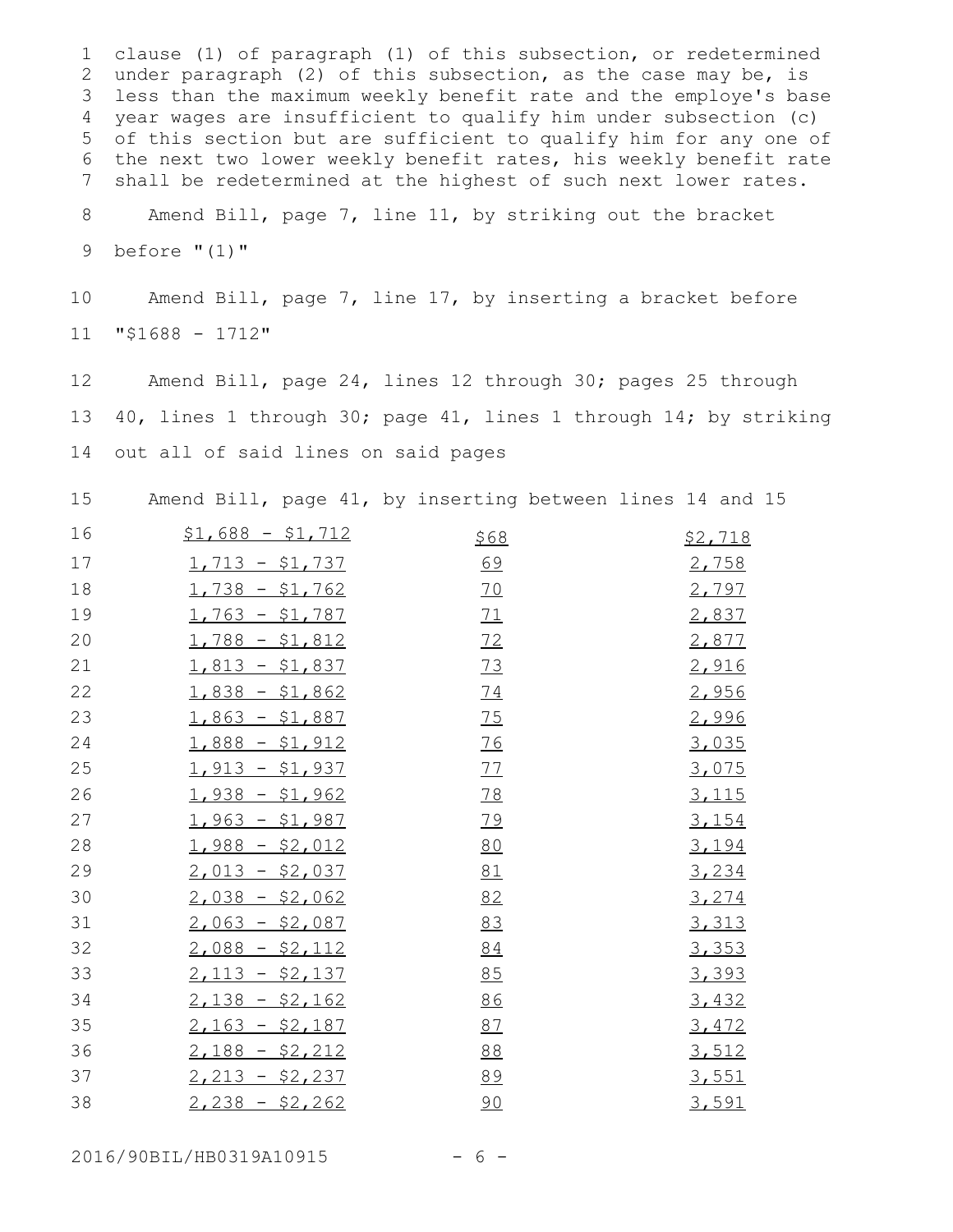| $\mathbf 1$   | $2,263 - $2,287$ | 91          | 3,631 |
|---------------|------------------|-------------|-------|
| $\mathbf{2}$  | $2,288 - $2,312$ | 92          | 3,670 |
| $\mathcal{S}$ | $2,313 - $2,337$ | 93          | 3,710 |
| $\sqrt{4}$    | $2,338 - $2,362$ | 94          | 3,750 |
| 5             | $2,363 - $2,387$ | 95          | 3,789 |
| $\epsilon$    | $2,388 - $2,412$ | 96          | 3,829 |
| 7             | $2,413 - $2,437$ | 97          | 3,869 |
| $\,8\,$       | $2,438 - $2,462$ | 98          | 3,908 |
| $\mathcal{G}$ | $2,463 - $2,487$ | 98          | 3,948 |
| 10            | $2,488 - $2,512$ | 99          | 3,988 |
| 11            | $2,513 - $2,537$ | 100         | 4,027 |
| 12            | $2,538 - $2,562$ | 101         | 4,067 |
| 13            | $2,563 - $2,587$ | 102         | 4,107 |
| 14            | $2,588 - $2,612$ | 103         | 4,147 |
| 15            | $2,613 - $2,637$ | 104         | 4,186 |
| 16            | $2,638 - $2,662$ | <u> 105</u> | 4,226 |
| 17            | $2,663 - $2,687$ | <u> 106</u> | 4,266 |
| 18            | $2,688 - $2,712$ | 107         | 4,305 |
| 19            | $2,713 - $2,737$ | 108         | 4,345 |
| 20            | $2,738 - $2,762$ | 109         | 4,385 |
| 21            | $2,763 - $2,787$ | 110         | 4,424 |
| 22            | $2,788 - $2,812$ | 111         | 4,464 |
| 23            | $2,813 - $2,837$ | 112         | 4,504 |
| 24            | $2,838 - $2,862$ | 113         | 4,543 |
| 25            | $2,863 - $2,887$ | 114         | 4,583 |
| 26            | $2,888 - $2,912$ | 115         | 4,623 |
| 27            | $2,913 - $2,937$ | 116         | 4,662 |
| 28            | $2,938 - $2,962$ | 117         | 4,702 |
| 29            | $2,963 - $2,987$ | 118         | 4,742 |
| 30            | $2,988 - $3,012$ | 119         | 4,781 |
| 31            | $3,013 - $3,037$ | 120         | 4,821 |
| 32            | $3,038 - $3,062$ | 121         | 4,861 |
| 33            | $3,063 - $3,087$ | 122         | 4,900 |
| 34            | $3,088 - $3,112$ | 123         | 4,940 |
| 35            | $3,113 - $3,137$ | 124         | 4,980 |
| 36            | $3,138 - $3,162$ | 125         | 5,020 |
| 37            | $3,163 - $3,187$ | 126         | 5,059 |
| 38            | $3,188 - $3,212$ | 127         | 5,099 |
| 39            | $3,213 - $3,237$ | 128         | 5,139 |
| 40            | $3,238 - $3,262$ | 129         | 5,178 |
| 41            | $3,263 - $3,287$ | 130         | 5,218 |
| 42            | $3,288 - $3,312$ | 131         | 5,258 |

2016/90BIL/HB0319A10915 - 7 -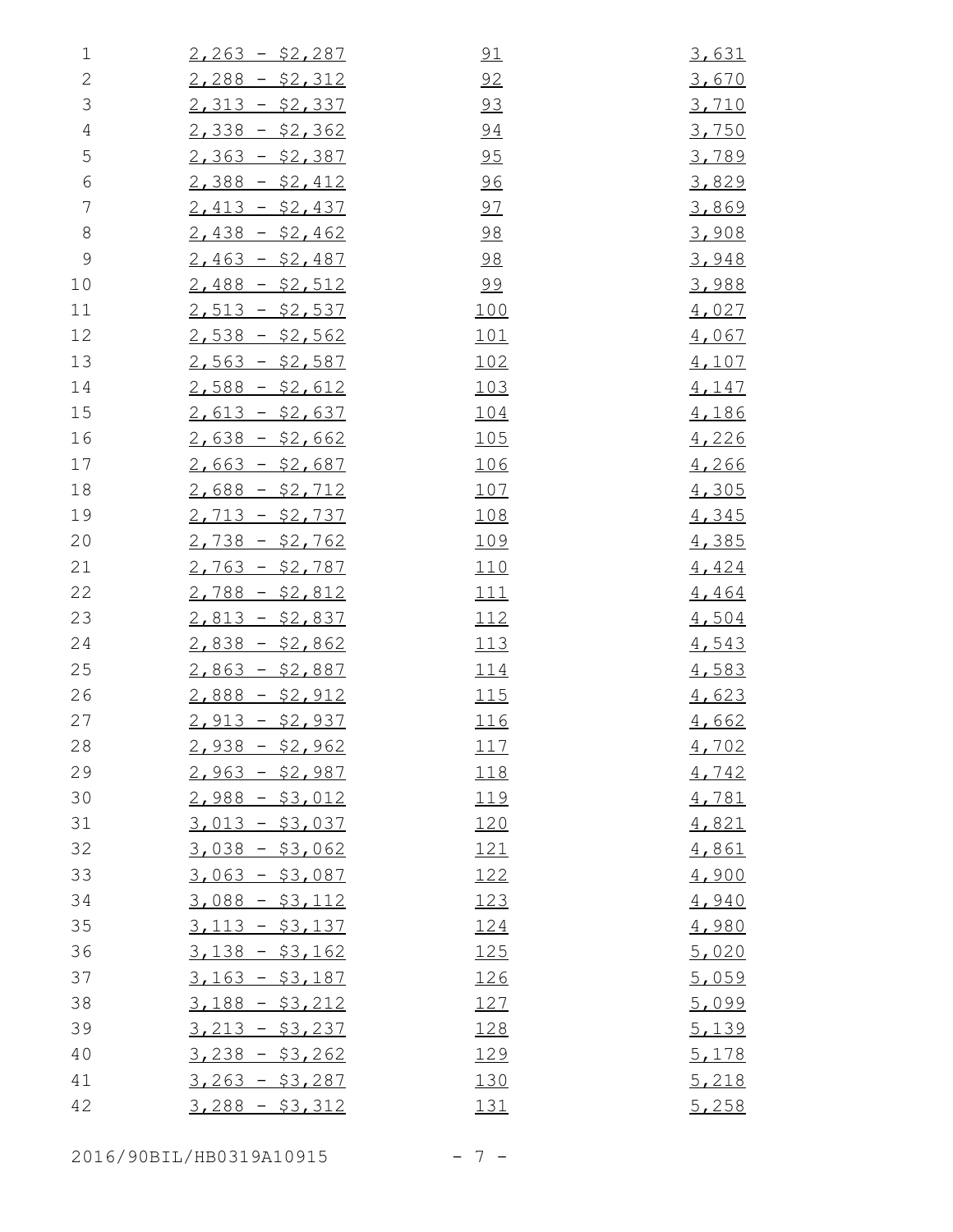| $\mathbf 1$    | $3,313 - $3,337$       | 132         | 5,297 |
|----------------|------------------------|-------------|-------|
| $\mathbf{2}$   | $3,338 - $3,362$       | 133         | 5,337 |
| $\mathcal{S}$  | $3,363 - $3,387$       | 134         | 5,377 |
| $\overline{4}$ | $3,388 - $3,412$       | <u> 135</u> | 5,416 |
| 5              | $3,413 - $3,437$       | 136         | 5,456 |
| $\epsilon$     | $3,438 - $3,462$       | 137         | 5,496 |
| $\overline{7}$ | $3,463 - $3,487$       | 138         | 5,535 |
| $\,8\,$        | $3,488 - $3,512$       | 139         | 5,575 |
| $\mathsf 9$    | $3,513 - $3,537$       | <u> 140</u> | 5,615 |
| 10             | $3,538 - $3,562$       | <u> 141</u> | 5,654 |
| 11             | $3,563 - $3,587$       | 142         | 5,694 |
| 12             | $3,588 - $3,612$       | 143         | 5,734 |
| 13             | $3,613 - $3,637$       | 144         | 5,774 |
| 14             | $3,638 - $3,662$       | <u> 145</u> | 5,813 |
| 15             | $3,663 - $3,687$       | 146         | 5,853 |
| 16             | $3,688 - $3,712$       | <u> 147</u> | 5,893 |
| 17             | $3,713 - $3,737$       | 147         | 5,932 |
| 18             | $3,738 - $3,762$       | 148         | 5,972 |
| 19             | <u>3,763 - \$3,787</u> | <u> 149</u> | 6,012 |
| 20             | $3,788 - $3,812$       | 150         | 6,051 |
| 21             | $3,813 - $3,837$       | 151         | 6,091 |
| 22             | $3,838 - $3,862$       | 152         | 6,131 |
| 23             | $3,863 - $3,887$       | 153         | 6,170 |
| 24             | $3,888 - $3,912$       | 154         | 6,210 |
| 25             | $3,913 - $3,937$       | <u>155</u>  | 6,250 |
| 26             | $3,938 - $3,962$       | 156         | 6,289 |
| 27             | $3,963 - $3,987$       | 157         | 6,329 |
| 28             | $3,988 - $4,012$       | <u> 158</u> | 6,369 |
| 29             | $4,013 - $4,037$       | 159         | 6,408 |
| 30             | $4,038 - $4,062$       | 160         | 6,448 |
| 31             | $4,063 - $4,087$       | 161         | 6,488 |
| 32             | $4,088 - $4,112$       | 162         | 6,527 |
| 33             | $4,113 - $4,137$       | 163         | 6,567 |
| 34             | $4,138 - $4,162$       | 164         | 6,607 |
| 35             | $4,163 - $4,187$       | 165         | 6,647 |
| 36             | $4,188 - $4,212$       | 166         | 6,686 |
| 37             | $4,213 - $4,237$       | <u> 167</u> | 6,726 |
| 38             | $4,238 - $4,262$       | 168         | 6,766 |
| 39             | $4,263 - $4,287$       | 169         | 6,805 |
| 40             | $4,288 - $4,312$       | 170         | 6,845 |
| 41             | $4,313 - $4,337$       | 171         | 6,885 |
| 42             | $4,338 - $4,362$       | 172         | 6,924 |

2016/90BIL/HB0319A10915 - 8 -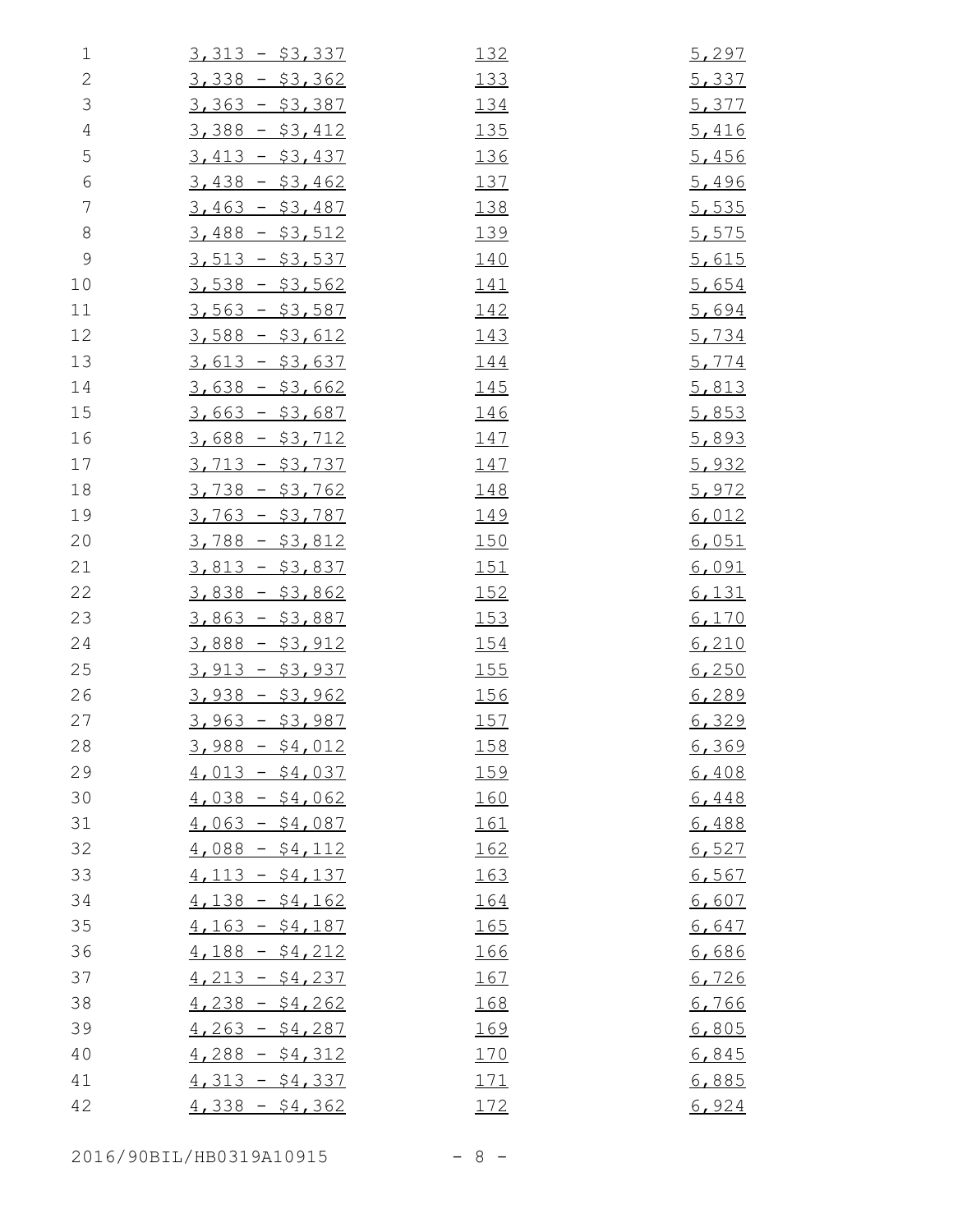| $\mathbf 1$    | $4,363 - $4,387$ | 173         | 6,964        |
|----------------|------------------|-------------|--------------|
| $\mathbf{2}$   | $4,388 - $4,412$ | 174         | 7,004        |
| $\mathfrak{Z}$ | $4,413 - $4,437$ | 175         | 7,043        |
| $\overline{4}$ | $4,438 - $4,462$ | 176         | 7,083        |
| 5              | $4,463 - $4,487$ | 177         | 7,123        |
| $\epsilon$     | $4,488 - $4,512$ | 178         | <u>7,162</u> |
| $\overline{7}$ | $4,513 - $4,537$ | 179         | 7,202        |
| 8              | $4,538 - $4,562$ | 180         | 7,242        |
| $\mathcal{G}$  | $4,563 - $4,587$ | <u> 181</u> | 7,281        |
| 10             | $4,588 - $4,612$ | 182         | 7,321        |
| 11             | $4,613 - $4,637$ | 183         | <u>7,361</u> |
| 12             | $4,638 - $4,662$ | 184         | 7,400        |
| 13             | $4,663 - $4,687$ | <u> 185</u> | 7,440        |
| 14             | $4,688 - $4,712$ | 186         | 7,480        |
| 15             | $4,713 - $4,737$ | 187         | 7,520        |
| 16             | $4,738 - $4,762$ | 188         | 7,559        |
| 17             | $4,763 - $4,787$ | 189         | 7,599        |
| 18             | $4,788 - $4,812$ | <u> 190</u> | 7,639        |
| 19             | $4,813 - $4,837$ | <u> 191</u> | 7,678        |
| 20             | $4,838 - $4,862$ | <u> 192</u> | 7,718        |
| 21             | $4,863 - $4,887$ | <u> 193</u> | 7,758        |
| 22             | $4,888 - $4,912$ | 194         | 7,797        |
| 23             | $4,913 - $4,937$ | 195         | 7,837        |
| 24             | $4,938 - $4,962$ | 196         | 7,877        |
| 25             | $4,963 - $4,987$ | <u> 196</u> | 7,916        |
| 26             | $4,988 - $5,012$ | 197         | 7,956        |
| 27             | $5,013 - $5,037$ | 198         | <u>7,996</u> |
| 28             | $5,038 - $5,062$ | <u> 199</u> | 8,035        |
| 29             | $5,063 - $5,087$ | 200         | 8,075        |
| 30             | $5,088 - $5,112$ | 201         | 8,115        |
| 31             | $5,113 - $5,137$ | 202         | 8,154        |
| 32             | $5,138 - $5,162$ | 203         | 8,194        |
| 33             | $5,163 - $5,187$ | 204         | 8,234        |
| 34             | $5,188 - $5,212$ | 205         | 8,274        |
| 35             | $5,213 - $5,237$ | 206         | 8,313        |
| 36             | $5,238 - $5,262$ | 207         | 8,353        |
| 37             | $5,263 - $5,287$ | 208         | 8,393        |
| 38             | $5,288 - $5,312$ | 209         | 8,432        |
| 39             | $5,313 - $5,337$ | 210         | 8,472        |
| 40             | $5,338 - $5,362$ | 211         | 8,512        |
| 41             | $5,363 - $5,387$ | 212         | 8,551        |
| 42             | $5,388 - $5,412$ | 213         | 8,591        |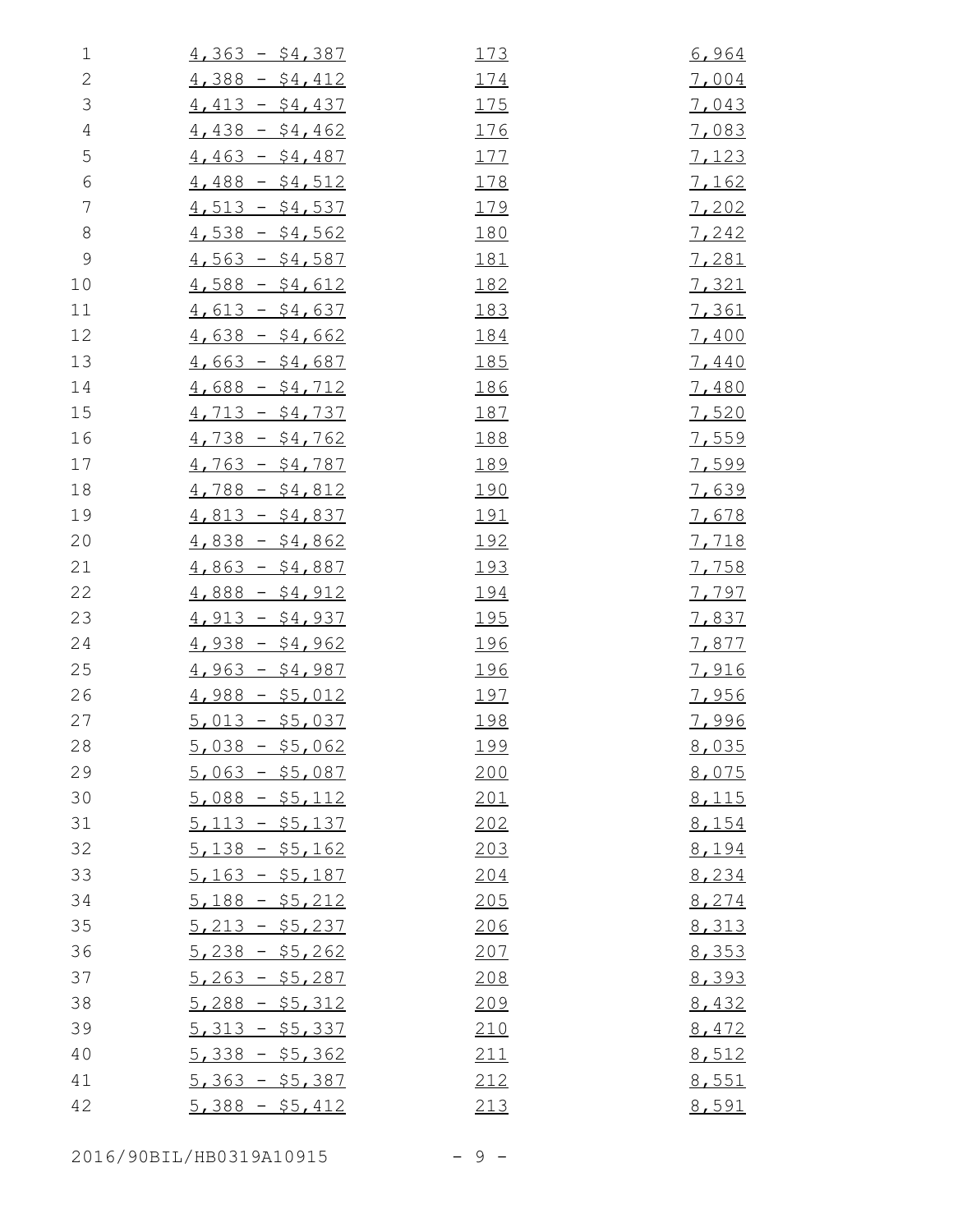| $\mathbf 1$    | $5,413 - $5,437$ | 214         | 8,631         |
|----------------|------------------|-------------|---------------|
| $\sqrt{2}$     | $5,438 - $5,462$ | 215         | 8,670         |
| $\mathfrak{Z}$ | $5,463 - $5,487$ | 216         | 8,710         |
| $\overline{4}$ | $5,488 - $5,512$ | 217         | 8,750         |
| 5              | $5,513 - $5,537$ | 218         | 8,789         |
| $\sqrt{6}$     | $5,538 - $5,562$ | 219         | 8,829         |
| $\overline{7}$ | $5,563 - $5,587$ | 220         | 8,869         |
| $\,8\,$        | $5,588 - $5,612$ | 221         | 8,908         |
| $\mathcal{G}$  | $5,613 - $5,637$ | 222         | 8,948         |
| 10             | $5,638 - $5,662$ | 223         | 8,988         |
| 11             | $5,663 - $5,687$ | <u>224</u>  | <u>9,027</u>  |
| 12             | $5,688 - $5,712$ | <u> 225</u> | 9,067         |
| 13             | $5,713 - $5,737$ | 226         | 9,107         |
| 14             | $5,738 - $5,762$ | 227         | 9,147         |
| 15             | $5,763 - $5,787$ | 228         | 9,186         |
| 16             | $5,788 - $5,812$ | 229         | 9,226         |
| 17             | $5,813 - $5,837$ | 230         | 9,266         |
| 18             | $5,838 - $5,862$ | 231         | 9,305         |
| 19             | $5,863 - $5,887$ | 232         | 9,345         |
| 20             | $5,888 - $5,912$ | 233         | <u>9,385</u>  |
| 21             | $5,913 - $5,937$ | 234         | 9,424         |
| 22             | $5,938 - $5,962$ | 235         | 9,464         |
| 23             | $5,963 - $5,987$ | 236         | 9,504         |
| 24             | $5,988 - $6,012$ | 237         | 9,543         |
| 25             | $6,013 - $6,037$ | 238         | 9,583         |
| 26             | $6,038 - $6,062$ | 239         | 9,623         |
| 27             | $6,063 - $6,087$ | 240         | 9,662         |
| 28             | $6,088 - $6,112$ | 241         | 9,702         |
| 29             | $6,113 - $6,137$ | 242         | 9,742         |
| 30             | $6,138 - $6,162$ | 243         | 9,781         |
| 31             | $6,163 - $6,187$ | 244         | 9,821         |
| 32             | $6,188 - $6,212$ | 245         | 9,861         |
| 33             | $6,213 - 56,237$ | 245         | 9,900         |
| 34             | $6,238 - $6,262$ | 246         | 9,940         |
| 35             | $6,263 - $6,287$ | 247         | 9,980         |
| 36             | $6,288 - $6,312$ | 248         | 10,020        |
| 37             | $6,313 - 56,337$ | 249         | 10,059        |
| 38             | $6,338 - 56,362$ | 250         | 10,099        |
| 39             | $6,363 - $6,387$ | 251         | 10,139        |
| 40             | $6,388 - $6,412$ | 252         | <u>10,178</u> |
| 41             | $6,413 - 56,437$ | 253         | 10,218        |
| 42             | $6,438 - $6,462$ | 254         | 10,258        |

2016/90BIL/HB0319A10915 - 10 -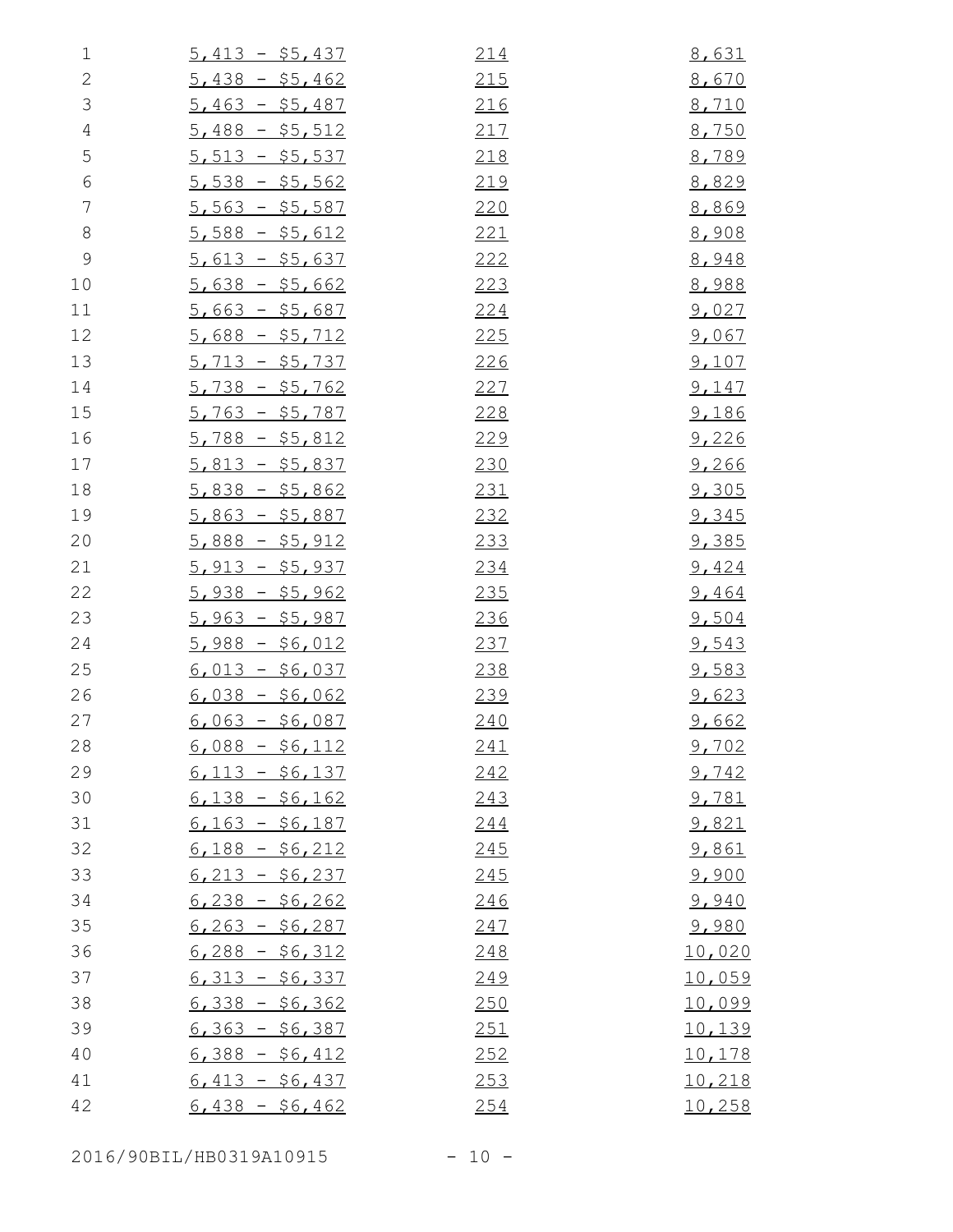| $\mathbf 1$    | $6,463 - $6,487$ | 255 | 10,297         |
|----------------|------------------|-----|----------------|
| $\sqrt{2}$     | $6,488 - $6,512$ | 256 | 10,337         |
| $\mathfrak{Z}$ | $6,513 - $6,537$ | 257 | 10,377         |
| $\sqrt{4}$     | $6,538 - $6,562$ | 258 | <u>10,416</u>  |
| 5              | $6,563 - 56,587$ | 259 | 10,456         |
| $\epsilon$     | $6,588 - $6,612$ | 260 | 10,496         |
| $\overline{7}$ | $6,613 - 56,637$ | 261 | <u>10,535</u>  |
| $\,8\,$        | $6,638 - $6,662$ | 262 | 10,575         |
| $\mathcal{G}$  | $6,663 - $6,687$ | 263 | 10,615         |
| 10             | $6,688 - $6,712$ | 264 | 10,654         |
| 11             | $6,713 - $6,737$ | 265 | 10,694         |
| 12             | $6,738 - $6,762$ | 266 | 10,734         |
| 13             | $6,763 - $6,787$ | 267 | 10,774         |
| 14             | $6,788 - $6,812$ | 268 | 10,813         |
| 15             | $6,813 - $6,837$ | 269 | <u>10,853</u>  |
| 16             | $6,838 - $6,862$ | 270 | <u>10,893</u>  |
| 17             | $6,863 - $6,887$ | 271 | 10,932         |
| 18             | $6,888 - $6,912$ | 272 | 10,972         |
| 19             | $6,913 - $6,937$ | 273 | <u>11,012</u>  |
| 20             | $6,938 - $6,962$ | 274 | 11,051         |
| 21             | $6,963 - $6,987$ | 275 | 11,091         |
| 22             | $6,988 - $7,012$ | 276 | <u> 11,131</u> |
| 23             | $7,013 - $7,037$ | 277 | 11,170         |
| 24             | $7,038 - $7,062$ | 278 | 11,210         |
| 25             | $7,063 - $7,087$ | 279 | <u>11,250</u>  |
| 26             | $7,088 - $7,112$ | 280 | 11,289         |
| 27             | $7,113 - $7,137$ | 281 | 11,329         |
| 28             | $7,138 - $7,162$ | 282 | 11,369         |
| 29             | $7,163 - $7,187$ | 283 | 11,408         |
| 30             | $7,188 - $7,212$ | 284 | 11,448         |
| 31             | $7,213 - $7,237$ | 285 | 11,488         |
| 32             | $7,238 - $7,262$ | 286 | 11,527         |
| 33             | $7,263 - $7,287$ | 287 | 11,567         |
| 34             | $7,288 - $7,312$ | 288 | 11,607         |
| 35             | $7,313 - $7,337$ | 289 | 11,647         |
| 36             | $7,338 - $7,362$ | 290 | 11,686         |
| 37             | $7,363 - $7,387$ | 291 | 11,726         |
| 38             | $7,388 - $7,412$ | 292 | 11,766         |
| 39             | $7,413 - $7,437$ | 293 | 11,805         |
| 40             | $7,438 - $7,462$ | 294 | <u>11,845</u>  |
| 41             | $7,463 - $7,487$ | 294 | 11,885         |
| 42             | $7,488 - $7,512$ | 295 | 11,924         |

2016/90BIL/HB0319A10915 - 11 -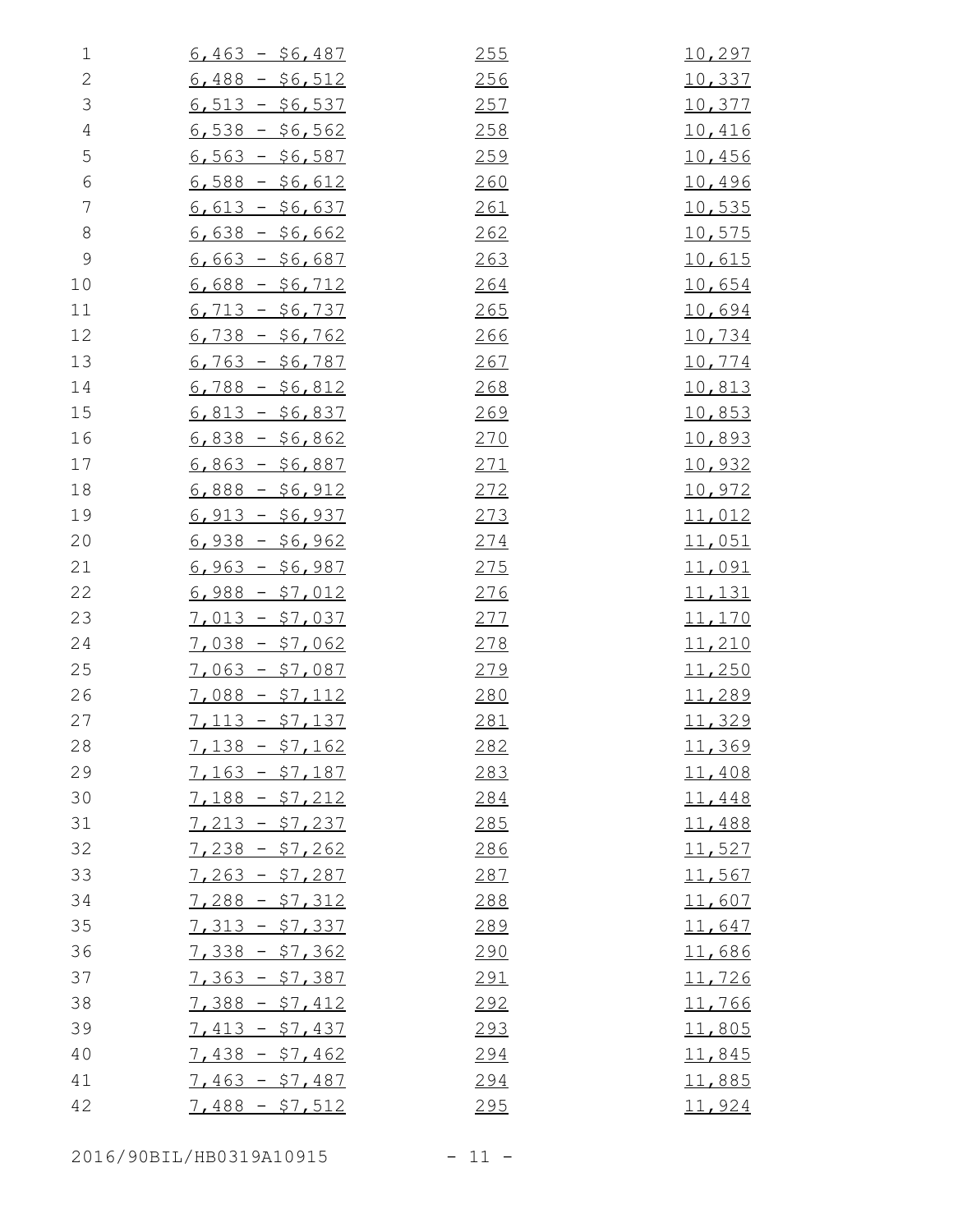| $\mathbf 1$   | $7,513 - $7,537$ | 296 | 11,964        |
|---------------|------------------|-----|---------------|
| $\sqrt{2}$    | $7,538 - $7,562$ | 297 | <u>12,004</u> |
| $\mathcal{S}$ | $7,563 - $7,587$ | 298 | 12,043        |
| $\sqrt{4}$    | $7,588 - $7,612$ | 299 | 12,083        |
| 5             | $7,613 - $7,637$ | 300 | 12,123        |
| $\epsilon$    | $7,638 - $7,662$ | 301 | <u>12,162</u> |
| 7             | $7,663 - $7,687$ | 302 | 12,202        |
| $\,8\,$       | $7,688 - $7,712$ | 303 | 12,242        |
| $\mathsf 9$   | $7,713 - $7,737$ | 304 | 12,281        |
| 10            | $7,738 - $7,762$ | 305 | <u>12,321</u> |
| 11            | $7,763 - $7,787$ | 306 | <u>12,361</u> |
| 12            | $7,788 - $7,812$ | 307 | 12,400        |
| 13            | $7,813 - $7,837$ | 308 | 12,440        |
| 14            | $7,838 - $7,862$ | 309 | <u>12,480</u> |
| 15            | $7,863 - $7,887$ | 310 | 12,520        |
| 16            | $7,888 - $7,912$ | 311 | 12,559        |
| 17            | $7,913 - $7,937$ | 312 | 12,599        |
| 18            | $7,938 - $7,962$ | 313 | <u>12,639</u> |
| 19            | $7,963 - $7,987$ | 314 | 12,678        |
| 20            | $7,988 - $8,012$ | 315 | <u>12,718</u> |
| 21            | $8,013 - $8,037$ | 316 | 12,758        |
| 22            | $8,038 - $8,062$ | 317 | 12,797        |
| 23            | $8,063 - $8,087$ | 318 | 12,837        |
| 24            | $8,088 - $8,112$ | 319 | 12,877        |
| 25            | $8,113 - $8,137$ | 320 | 12,916        |
| 26            | $8,138 - $8,162$ | 321 | <u>12,956</u> |
| 27            | $8,163 - $8,187$ | 322 | 12,996        |
| 28            | $8,188 - $8,212$ | 323 | 13,035        |
| 29            | $8,213 - $8,237$ | 324 | 13,075        |
| 30            | $8,238 - $8,262$ | 325 | <u>13,115</u> |
| 31            | $8,263 - $8,287$ | 326 | 13,154        |
| 32            | $8,288 - $8,312$ | 327 | 13,194        |
| 33            | $8,313 - $8,337$ | 328 | 13,234        |
| 34            | $8,338 - $8,362$ | 329 | 13,274        |
| 35            | $8,363 - $8,387$ | 330 | 13,313        |
| 36            | $8,388 - $8,412$ | 331 | 13,353        |
| 37            | $8,413 - $8,437$ | 332 | 13,393        |
| 38            | $8,438 - $8,462$ | 333 | 13,432        |
| 39            | $8,463 - $8,487$ | 334 | 13,472        |
| 40            | $8,488 - $8,512$ | 335 | 13,512        |
| 41            | $8,513 - $8,537$ | 336 | 13,551        |
| 42            | $8,538 - $8,562$ | 337 | 13,591        |

2016/90BIL/HB0319A10915 - 12 -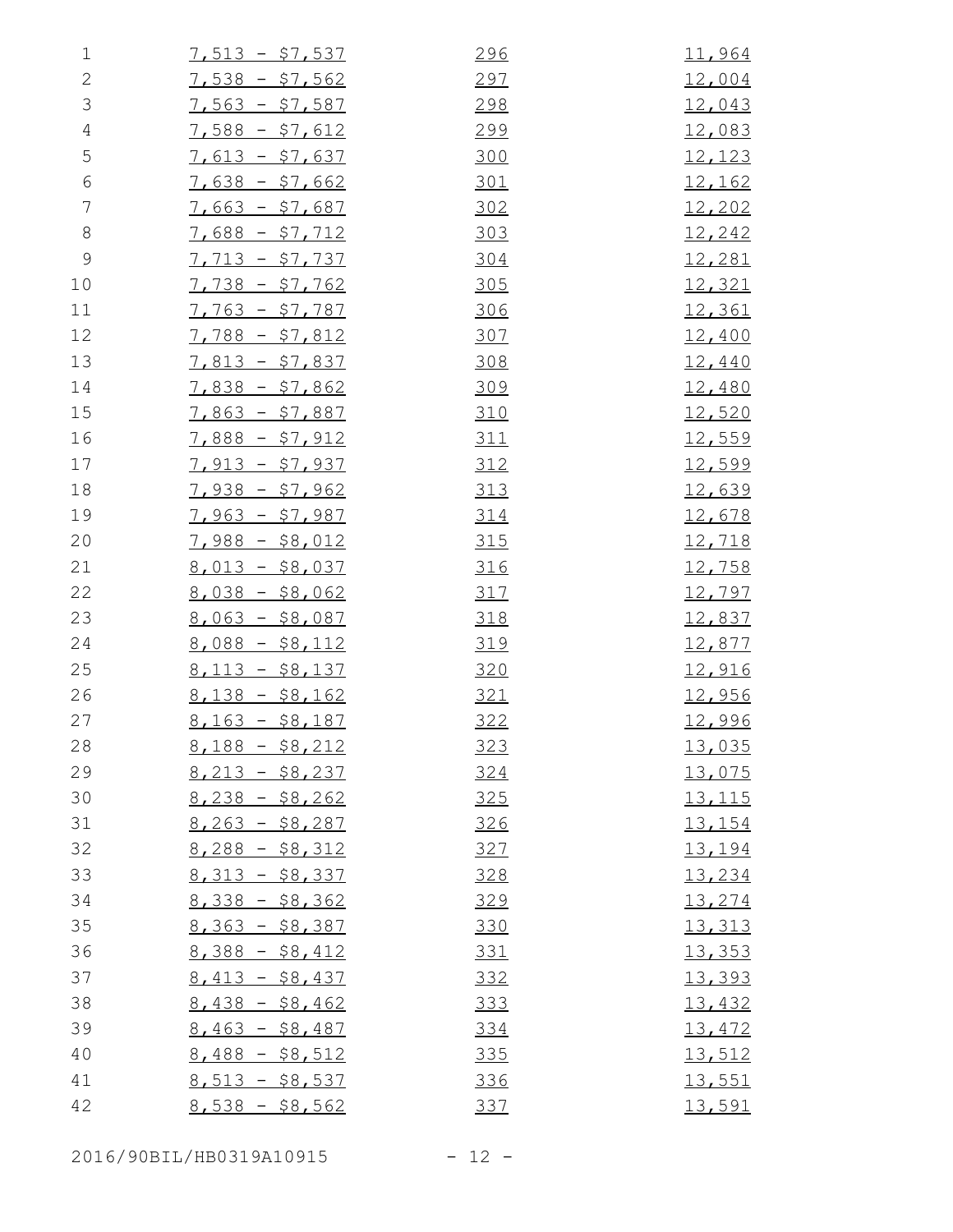| $\mathbf 1$    | $8,563 - $8,587$ | 338        | <u>13,631</u> |
|----------------|------------------|------------|---------------|
| $\mathbf{2}$   | $8,588 - $8,612$ | 339        | 13,670        |
| $\mathfrak{Z}$ | $8,613 - $8,637$ | 340        | <u>13,710</u> |
| $\sqrt{4}$     | $8,638 - $8,662$ | 341        | 13,750        |
| 5              | $8,663 - $8,687$ | 342        | 13,789        |
| $\sqrt{6}$     | $8,688 - $8,712$ | 343        | 13,829        |
| $\overline{7}$ | $8,713 - $8,737$ | 343        | 13,869        |
| $8\,$          | $8,738 - $8,762$ | 344        | 13,908        |
| $\mathcal{G}$  | $8,763 - $8,787$ | 345        | 13,948        |
| 10             | $8,788 - $8,812$ | 346        | 13,988        |
| 11             | $8,813 - $8,837$ | 347        | 14,027        |
| 12             | $8,838 - $8,862$ | 348        | 14,067        |
| 13             | $8,863 - $8,887$ | 349        | <u>14,107</u> |
| 14             | $8,888 - $8,912$ | 350        | 14,147        |
| 15             | $8,913 - $8,937$ | 351        | <u>14,186</u> |
| 16             | $8,938 - $8,962$ | 352        | 14,226        |
| 17             | $8,963 - $8,987$ | 353        | 14,266        |
| 18             | $8,988 - $9,012$ | 354        | 14,305        |
| 19             | $9,013 - $9,037$ | 355        | 14,345        |
| 20             | $9,038 - $9,062$ | 356        | <u>14,385</u> |
| 21             | $9,063 - $9,087$ | 357        | 14,424        |
| 22             | $9,088 - $9,112$ | 358        | 14,464        |
| 23             | $9,113 - $9,137$ | 359        | 14,504        |
| 24             | $9,138 - $9,162$ | 360        | 14,543        |
| 25             | $9,163 - $9,187$ | <u>361</u> | 14,583        |
| 26             | $9,188 - $9,212$ | 362        | 14,623        |
| 27             | $9,213 - $9,237$ | 363        | <u>14,662</u> |
| 28             | $9,238 - $9,262$ | <u>364</u> | 14,702        |
| 29             | $9,263 - $9,287$ | 365        | 14,742        |
| 30             | $9,288 - $9,312$ | 366        | <u>14,781</u> |
| 31             | $9,313 - $9,337$ | 367        | 14,821        |
| 32             | $9,338 - $9,362$ | 368        | <u>14,861</u> |
| 33             | $9,363 - $9,387$ | 369        | 14,900        |
| 34             | $9,388 - $9,412$ | 370        | 14,940        |
| 35             | $9,413 - $9,437$ | 371        | 14,980        |
| 36             | $9,438 - $9,462$ | 372        | 15,020        |
| 37             | $9,463 - $9,487$ | <u>373</u> | 15,059        |
| 38             | $9,488 - $9,512$ | 374        | 15,099        |
| 39             | $9,513 - $9,537$ | 375        | 15,139        |
| 40             | $9,538 - $9,562$ | 376        | 15,178        |
| 41             | $9,563 - $9,587$ | 377        | 15,218        |
| 42             | $9,588 - $9,612$ | 378        | 15,258        |
|                |                  |            |               |

2016/90BIL/HB0319A10915 - 13 -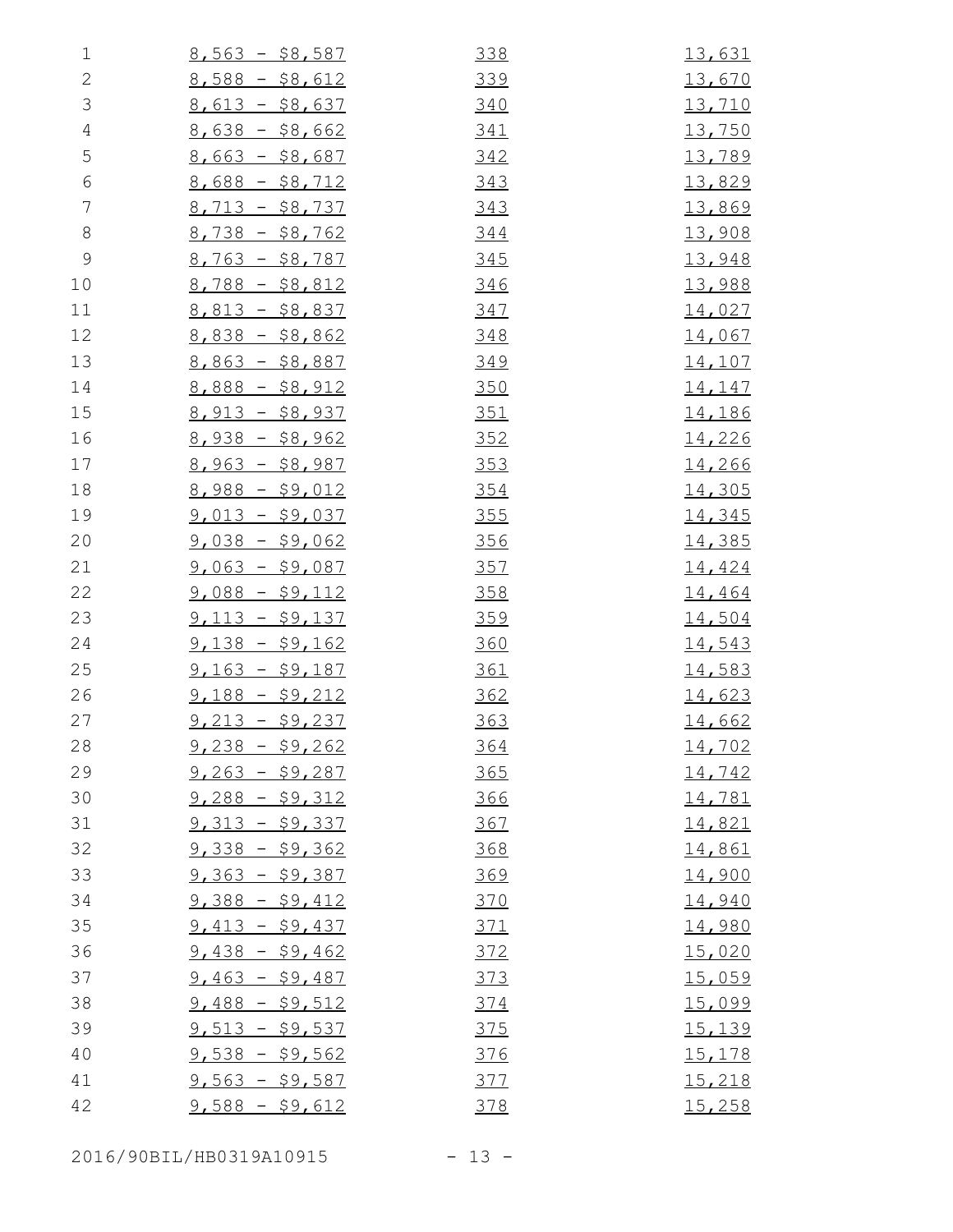| $\mathbf 1$    | $9,613 - $9,637$   | 379        | <u>15,297</u> |
|----------------|--------------------|------------|---------------|
| $\mathbf{2}$   | $9,638 - $9,662$   | 380        | 15,337        |
| $\mathfrak{Z}$ | $9,663 - $9,687$   | 381        | <u>15,377</u> |
| $\sqrt{4}$     | $9,688 - $9,712$   | 382        | 15,416        |
| 5              | $9,713 - $9,737$   | 383        | 15,456        |
| $\sqrt{6}$     | $9,738 - $9,762$   | 384        | 15,496        |
| $\overline{7}$ | $9,763 - $9,787$   | 385        | <u>15,535</u> |
| $8\,$          | $9,788 - $9,812$   | 386        | 15,575        |
| $\mathcal{G}$  | $9,813 - $9,837$   | 387        | 15,615        |
| 10             | $9,838 - $9,862$   | 388        | 15,654        |
| 11             | $9,863 - $9,887$   | 389        | <u>15,694</u> |
| 12             | $9,888 - $9,912$   | <u>390</u> | 15,734        |
| 13             | $9,913 - $9,937$   | 391        | 15,774        |
| 14             | $9,938 - $9,962$   | 392        | <u>15,813</u> |
| 15             | $9,963 - $9,987$   | 392        | <u>15,853</u> |
| 16             | $9,988 - $10,012$  | <u>393</u> | 15,893        |
| 17             | $10,013 - $10,037$ | <u>394</u> | <u>15,932</u> |
| 18             | $10,038 - $10,062$ | 395        | <u>15,972</u> |
| 19             | $10,063 - $10,087$ | <u>396</u> | <u>16,012</u> |
| 20             | $10,088 - $10,112$ | <u>397</u> | 16,051        |
| 21             | $10,113 - $10,137$ | 398        | <u>16,091</u> |
| 22             | $10,138 - $10,162$ | <u>399</u> | <u>16,131</u> |
| 23             | $10,163 - $10,187$ | 400        | <u>16,170</u> |
| 24             | $10,188 - $10,212$ | 401        | 16,210        |
| 25             | $10,213 - $10,237$ | 402        | <u>16,250</u> |
| 26             | $10,238 - $10,262$ | 403        | 16,289        |
| 27             | $10,263 - $10,287$ | 404        | 16,329        |
| 28             | $10,288 - $10,312$ | 405        | 16,369        |
| 29             | $10,313 - $10,337$ | 406        | 16,408        |
| 30             | $10,338 - $10,362$ | 407        | 16,448        |
| 31             | $10,363 - $10,387$ | 408        | 16,488        |
| 32             | $10,388 - $10,412$ | 409        | 16,527        |
| 33             | $10,413 - $10,437$ | 410        | 16,567        |
| 34             | $10,438 - $10,462$ | 411        | 16,607        |
| 35             | $10,463 - $10,487$ | 412        | 16,647        |
| 36             | $10,488 - $10,512$ | 413        | 16,686        |
| 37             | $10,513 - $10,537$ | 414        | 16,726        |
| 38             | $10,538 - $10,562$ | 415        | 16,766        |
| 39             | $10,563 - $10,587$ | 416        | 16,805        |
| 40             | $10,588 - $10,612$ | 417        | <u>16,845</u> |
| 41             | $10,613 - $10,637$ | 418        | 16,885        |
| 42             | $10,638 - $10,662$ | 419        | 16,924        |

2016/90BIL/HB0319A10915 - 14 -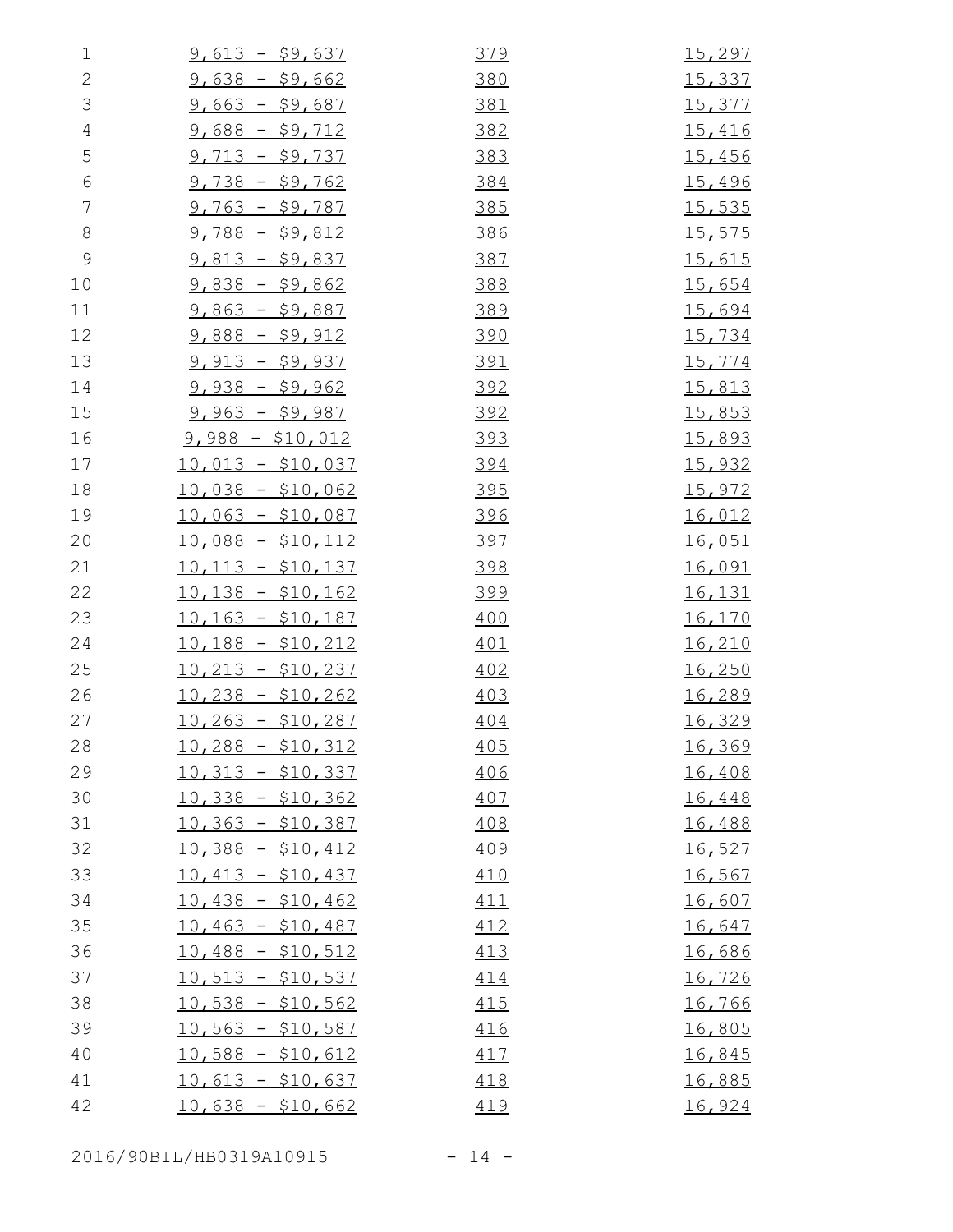| 1              | $10,663 - $10,687$ | 420 | 16,964        |
|----------------|--------------------|-----|---------------|
| $\mathbf{2}$   | $10,688 - $10,712$ | 421 | <u>17,004</u> |
| $\mathfrak{Z}$ | $10,713 - $10,737$ | 422 | <u>17,043</u> |
| $\overline{4}$ | $10,738 - $10,762$ | 423 | 17,083        |
| 5              | $10,763 - $10,787$ | 424 | 17,123        |
| $\sqrt{6}$     | $10,788 - $10,812$ | 425 | <u>17,162</u> |
| $\overline{7}$ | $10,813 - $10,837$ | 426 | 17,202        |
| $8\,$          | $10,838 - $10,862$ | 427 | 17,242        |
| $\mathcal{G}$  | $10,863 - $10,887$ | 428 | 17,281        |
| 10             | $10,888 - $10,912$ | 429 | 17,321        |
| 11             | $10,913 - $10,937$ | 430 | 17,361        |
| 12             | $10,938 - $10,962$ | 431 | 17,400        |
| 13             | $10,963 - $10,987$ | 432 | <u>17,440</u> |
| 14             | $10,988 - $11,012$ | 433 | 17,480        |
| 15             | $11,013 - $11,037$ | 434 | <u>17,520</u> |
| 16             | $11,038 - $11,062$ | 435 | 17,559        |
| 17             | $11,063 - $11,087$ | 436 | 17,599        |
| 18             | $11,088 - $11,112$ | 437 | 17,639        |
| 19             | $11,113 - $11,137$ | 438 | 17,678        |
| 20             | $11,138 - $11,162$ | 439 | <u>17,718</u> |
| 21             | $11,163 - $11,187$ | 440 | 17,758        |
| 22             | $11,188 - $11,212$ | 441 | <u>17,797</u> |
| 23             | $11,213 - $11,237$ | 441 | 17,837        |
| 24             | $11,238 - $11,262$ | 442 | <u>17,877</u> |
| 25             | $11,263 - $11,287$ | 443 | <u>17,916</u> |
| 26             | $11,288 - $11,312$ | 444 | <u>17,956</u> |
| 27             | $11,313 - $11,337$ | 445 | 17,996        |
| 28             | $11,338 - $11,362$ | 446 | <u>18,035</u> |
| 29             | $11,363 - $11,387$ | 447 | 18,075        |
| 30             | $11,388 - $11,412$ | 448 | <u>18,115</u> |
| 31             | $11,413 - $11,437$ | 449 | 18,154        |
| 32             | $11,438 - $11,462$ | 450 | 18,194        |
| 33             | $11,463 - $11,487$ | 451 | 18,234        |
| 34             | $11,488 - $11,512$ | 452 | 18,274        |
| 35             | $11,513 - $11,537$ | 453 | 18,313        |
| 36             | $11,538 - $11,562$ | 454 | 18,353        |
| 37             | $11,563 - $11,587$ | 455 | 18,393        |
| 38             | $11,588 - $11,612$ | 456 | 18,432        |
| 39             | $11,613 - $11,637$ | 457 | 18,472        |
| 40             | $11,638 - $11,662$ | 458 | 18,512        |
| 41             | $11,663 - $11,687$ | 459 | <u>18,551</u> |
| 42             | $11,688 - $11,712$ | 460 | 18,591        |

2016/90BIL/HB0319A10915 - 15 -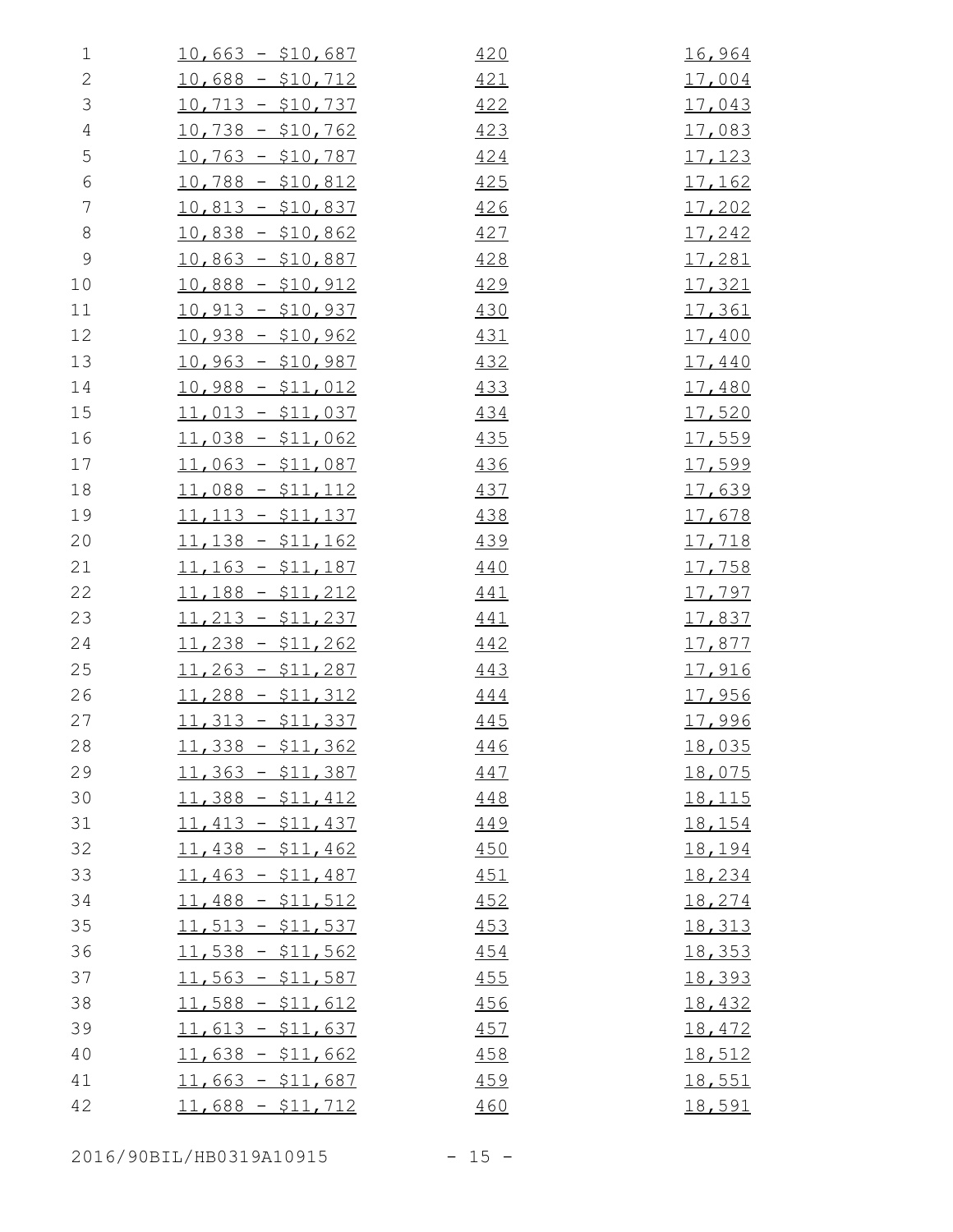| $\mathbf 1$    | $11,713 - $11,737$ | 461        | <u>18,631</u> |
|----------------|--------------------|------------|---------------|
| $\mathbf{2}$   | $11,738 - $11,762$ | 462        | 18,670        |
| $\mathfrak{Z}$ | $11,763 - $11,787$ | 463        | <u>18,710</u> |
| $\sqrt{4}$     | $11,788 - $11,812$ | 464        | <u>18,750</u> |
| 5              | $11,813 - $11,837$ | 465        | 18,789        |
| $\sqrt{6}$     | $11,838 - $11,862$ | 466        | <u>18,829</u> |
| 7              | $11,863 - $11,887$ | 467        | <u>18,869</u> |
| $8\,$          | $11,888 - $11,912$ | 468        | 18,908        |
| $\mathcal{G}$  | $11,913 - $11,937$ | 469        | 18,948        |
| 10             | $11,938 - $11,962$ | 470        | 18,988        |
| 11             | $11,963 - $11,987$ | 471        | <u>19,027</u> |
| 12             | $11,988 - $12,012$ | 472        | <u>19,067</u> |
| 13             | $12,013 - $12,037$ | 473        | <u>19,107</u> |
| 14             | $12,038 - $12,062$ | 474        | <u>19,147</u> |
| 15             | $12,063 - $12,087$ | 475        | <u>19,186</u> |
| 16             | $12,088 - $12,112$ | <u>476</u> | 19,226        |
| 17             | $12,113 - $12,137$ | 477        | <u>19,266</u> |
| 18             | $12,138 - $12,162$ | 478        | 19,305        |
| 19             | $12,163 - $12,187$ | 479        | <u>19,345</u> |
| 20             | $12,188 - $12,212$ | 480        | <u>19,385</u> |
| 21             | $12,213 - $12,237$ | 481        | 19,424        |
| 22             | $12,238 - $12,262$ | 482        | 19,464        |
| 23             | $12,263 - $12,287$ | 483        | <u>19,504</u> |
| 24             | $12,288 - $12,312$ | 484        | 19,543        |
| 25             | $12,313 - $12,337$ | 485        | <u>19,583</u> |
| 26             | $12,338 - $12,362$ | 486        | 19,623        |
| 27             | $12,363 - $12,387$ | 487        | <u>19,662</u> |
| 28             | $12,388 - $12,412$ | 488        | <u>19,702</u> |
| 29             | $12,413 - $12,437$ | 489        | 19,742        |
| 30             | $12,438 - $12,462$ | 490        | <u>19,781</u> |
| 31             | $12,463 - $12,487$ | 490        | 19,821        |
| 32             | $12,488 - $12,512$ | <u>491</u> | 19,861        |
| 33             | $12,513 - $12,537$ | 492        | 19,900        |
| 34             | $12,538 - $12,562$ | 493        | 19,940        |
| 35             | $12,563 - $12,587$ | 494        | <u>19,980</u> |
| 36             | $12,588 - $12,612$ | <u>495</u> | 20,020        |
| 37             | $12,613 - $12,637$ | 496        | 20,059        |
| 38             | $12,638 - $12,662$ | 497        | 20,099        |
| 39             | $12,663 - $12,687$ | 498        | 20,139        |
| 40             | $12,688 - $12,712$ | <u>499</u> | 20,178        |
| 41             | $12,713 - $12,737$ | 500        | 20,218        |
| 42             | $12,738 - $12,762$ | 501        | 20,258        |

2016/90BIL/HB0319A10915 - 16 -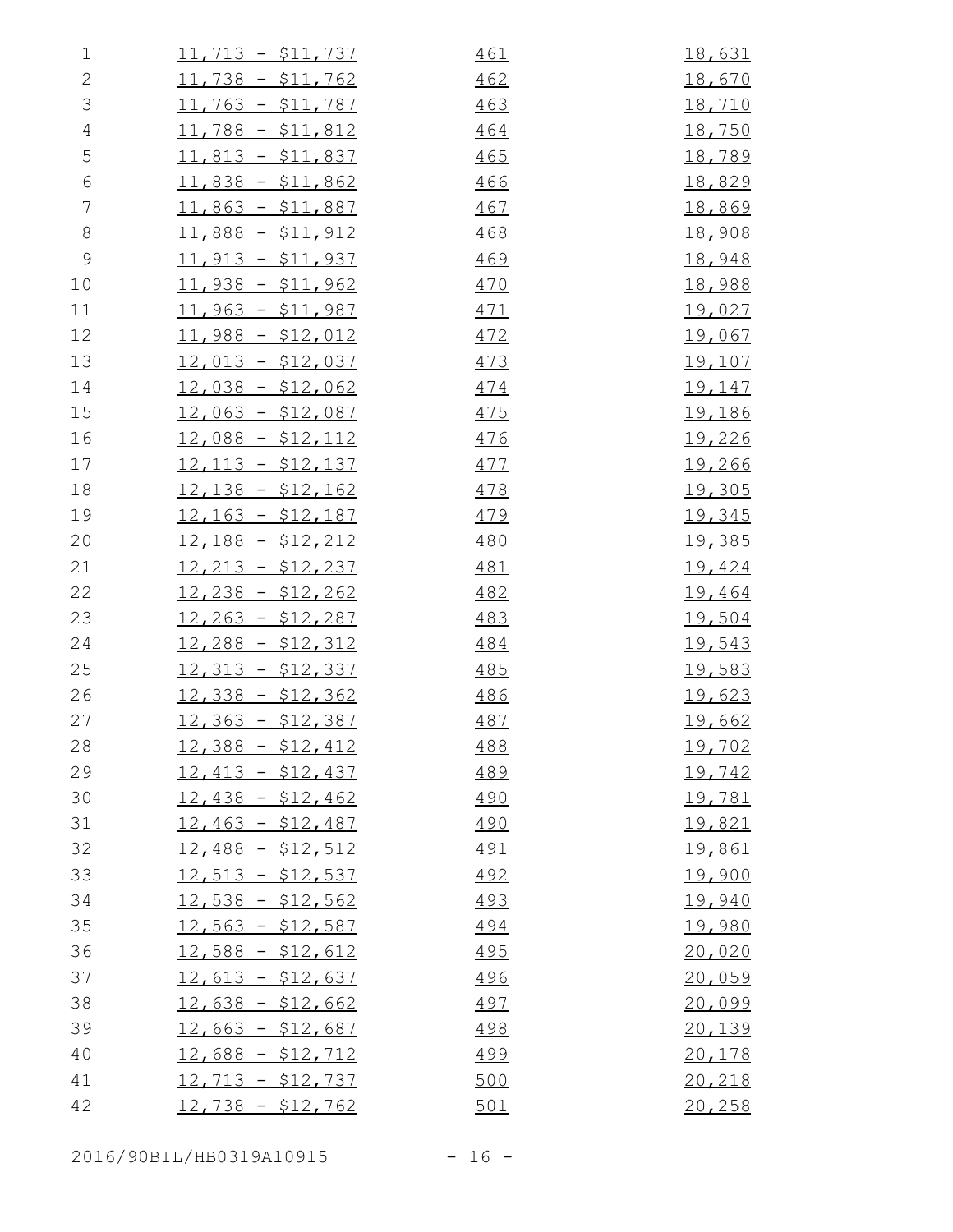| 1              | $12,763 - $12,787$ | 502        | 20,297 |
|----------------|--------------------|------------|--------|
| $\mathbf{2}$   | $12,788 - $12,812$ | 503        | 20,337 |
| 3              | $12,813 - $12,837$ | 504        | 20,377 |
| $\overline{4}$ | $12,838 - $12,862$ | 505        | 20,416 |
| 5              | $12,863 - $12,887$ | 506        | 20,456 |
| $\sqrt{6}$     | $12,888 - $12,912$ | 507        | 20,496 |
| $\overline{7}$ | $12,913 - $12,937$ | 508        | 20,535 |
| $8\,$          | $12,938 - $12,962$ | 509        | 20,575 |
| $\mathcal{G}$  | $12,963 - $12,987$ | 510        | 20,615 |
| 10             | $12,988 - $13,012$ | <u>511</u> | 20,654 |
| 11             | $13,013 - $13,037$ | 512        | 20,694 |
| 12             | $13,038 - $13,062$ | 513        | 20,734 |
| 13             | $13,063 - $13,087$ | 514        | 20,774 |
| 14             | $13,088 - $13,112$ | 515        | 20,813 |
| 15             | $13,113 - $13,137$ | 516        | 20,853 |
| 16             | $13,138 - $13,162$ | 517        | 20,893 |
| 17             | $13,163 - $13,187$ | 518        | 20,932 |
| 18             | $13,188 - $13,212$ | 519        | 20,972 |
| 19             | $13,213 - $13,237$ | 520        | 21,012 |
| 20             | $13,238 - $13,262$ | 521        | 21,051 |
| 21             | $13,263 - $13,287$ | 522        | 21,091 |
| 22             | $13,288 - $13,312$ | 523        | 21,131 |
| 23             | $13,313 - $13,337$ | 524        | 21,170 |
| 24             | $13,338 - $13,362$ | 525        | 21,210 |
| 25             | $13,363 - $13,387$ | <u>526</u> | 21,250 |
| 26             | $13,388 - $13,412$ | 527        | 21,289 |
| 27             | $13,413 - $13,437$ | 528        | 21,329 |
| 28             | $13,438 - $13,462$ | 529        | 21,369 |
| 29             | $13,463 - $13,487$ | 530        | 21,408 |
| 30             | $13,488 - $13,512$ | 531        | 21,448 |
| 31             | $13,513 - $13,537$ | 532        | 21,488 |
| 32             | $13,538 - $13,562$ | 533        | 21,527 |
| 33             | $13,563 - $13,587$ | 534        | 21,567 |
| 34             | $13,588 - $13,612$ | 535        | 21,607 |
| 35             | $13,613 - $13,637$ | 536        | 21,647 |
| 36             | $13,638 - $13,662$ | 537        | 21,686 |
| 37             | $13,663 - $13,687$ | 538        | 21,726 |
| 38             | $13,688 - $13,712$ | 539        | 21,766 |
| 39             | $13,713 - $13,737$ | 539        | 21,805 |
| 40             | $13,738 - $13,762$ | 540        | 21,845 |
| 41             | $13,763 - $13,787$ | 541        | 21,885 |
| 42             | $13,788 - $13,812$ | 542        | 21,924 |
|                |                    |            |        |

2016/90BIL/HB0319A10915 - 17 -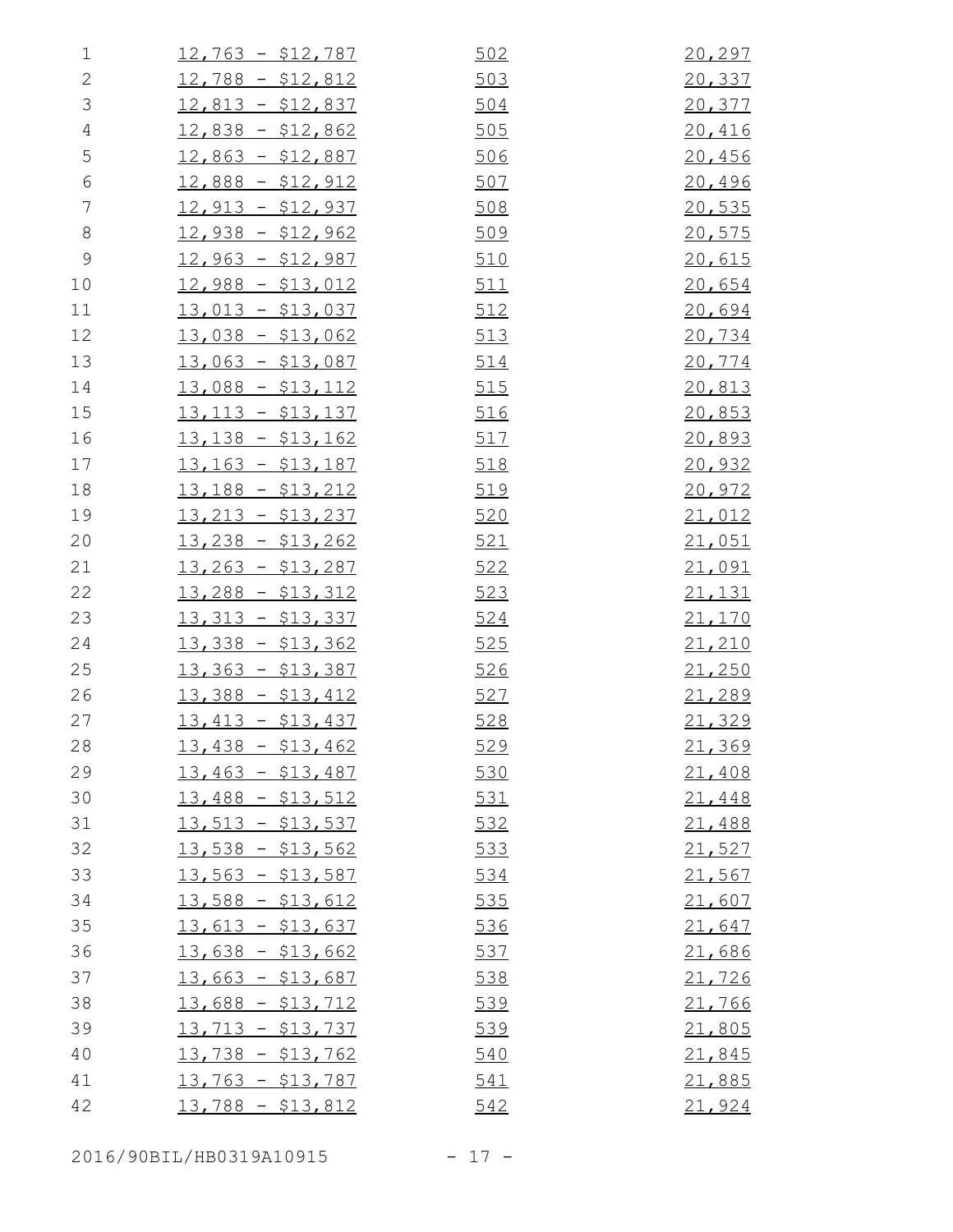| $\mathbf 1$    | $13,813 - $13,837$                                          | 543              | 21,964                                                      |
|----------------|-------------------------------------------------------------|------------------|-------------------------------------------------------------|
| 2              | $13,838 - $13,862$                                          | 544              | 22,004                                                      |
| 3              | $13,863 - $13,887$                                          | 545              | 22,043                                                      |
| $\overline{4}$ | $13,888 - $13,912$                                          | 546              | 22,083                                                      |
| 5              | $13,913 - $13,937$                                          | 547              | 22,123                                                      |
| 6              | <u> 13,938 - \$13,962</u>                                   | 548              | 22,162                                                      |
| $\overline{7}$ | $13,963 - $13,987$                                          | 549              | 22,202                                                      |
| $8\,$          | $13,988 - $14,012$                                          | 550              | 22,242                                                      |
| $\mathsf 9$    | $14,013 - $14,037$                                          | <u>551</u>       | 22,281                                                      |
| 10             | $14,038 - $14,062$                                          | 552              | 22,321                                                      |
| 11             | $14,063 - $14,087$                                          | 553              | 22,361                                                      |
| 12             | $14,088 - $14,112$                                          | <u>554</u>       | 22,400                                                      |
| 13             | $14,113 - $14,137$                                          | 555              | 22,440                                                      |
| 14             | $14,138 - $14,162$                                          | <u>556</u>       | 22,480                                                      |
| 15             | $14, 163 - $14, 187$                                        | <u>557</u>       | 22,520                                                      |
| 16             | $14,188 - $14,212$                                          | 558              | 22,559                                                      |
| 17             | $14,213 - $14,237$                                          | 559              | 22,599                                                      |
| 18             | $14,238 - $14,262$                                          | 560              | 22,639                                                      |
| 19<br>20       | 14,263 or more                                              | 561              | Amount required under<br><u>section 401(a)(2)</u>           |
| 21             | Amend Bill, page 42, line 22, by striking out "FIFTY-EIGHT  |                  |                                                             |
| 22             | (58)" and inserting                                         |                  |                                                             |
| 23             |                                                             | sixty-three (63) |                                                             |
| 24             | Amend Bill, page 43, line 1, by inserting a bracket before  |                  |                                                             |
| 25             | the comma after "WAGE"                                      |                  |                                                             |
| 26             | Amend Bill, page 43, line 1, by inserting after "WAGE,"     |                  |                                                             |
| 27             | 1 and                                                       |                  |                                                             |
| 28             |                                                             |                  | Amend Bill, page 43, line 23, by inserting a bracket before |
| 29             | "FIVE"                                                      |                  |                                                             |
|                |                                                             |                  |                                                             |
| 30             | Amend Bill, page 43, line 24, by inserting after "(\$573)"  |                  |                                                             |
| 31             | 1 five hundred sixty-one dollars (\$561)                    |                  |                                                             |
| 32             | Amend Bill, page 43, line 26, by inserting a bracket before |                  |                                                             |
| 33             | "2019, "                                                    |                  |                                                             |
| 34             | Amend Bill, page 43, line 26, by inserting after "2019"     |                  |                                                             |
|                |                                                             |                  |                                                             |
| 35             | 12016                                                       |                  |                                                             |
|                |                                                             |                  |                                                             |

2016/90BIL/HB0319A10915 - 18 -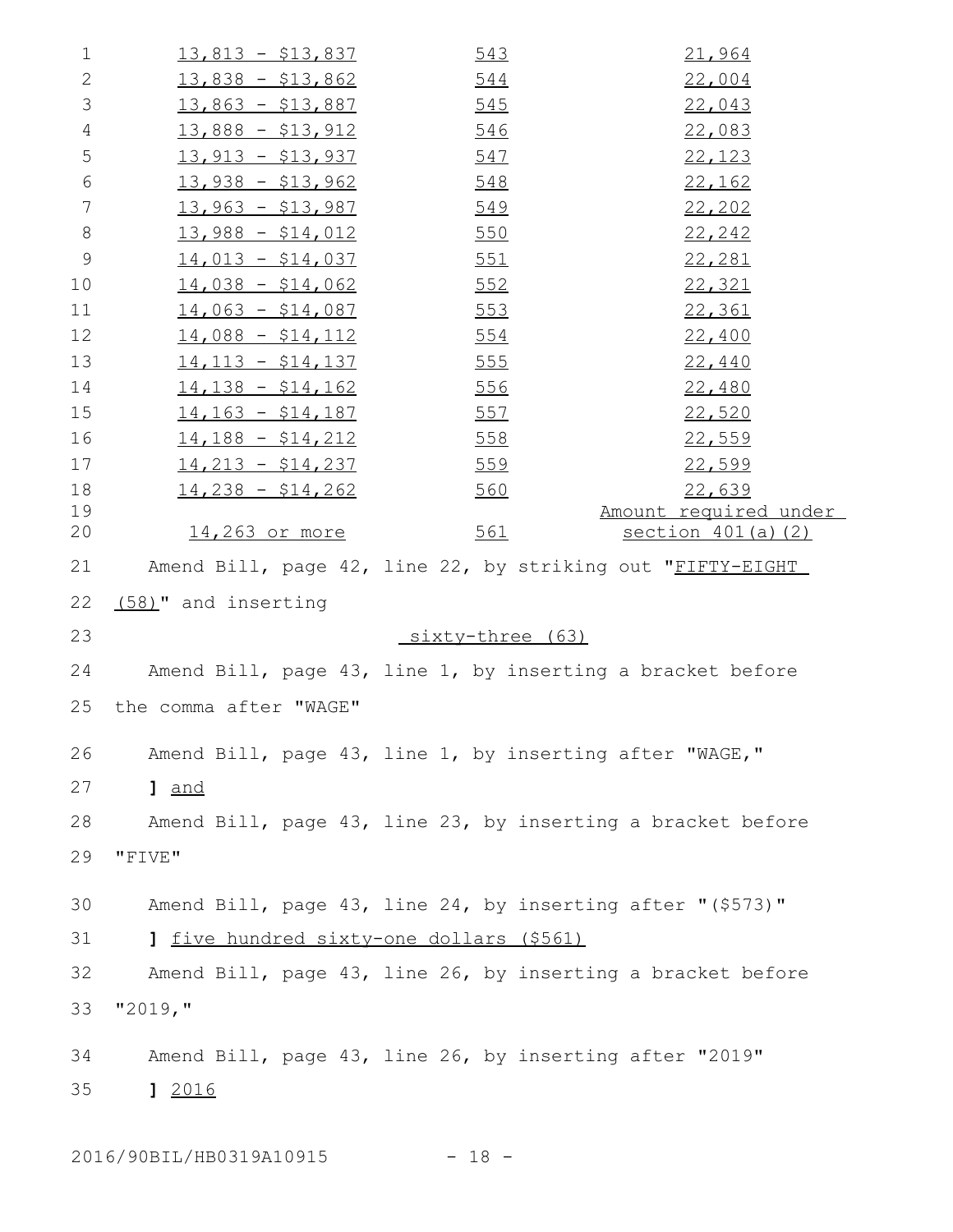| $\mathbf 1$ | Amend Bill, page 43, by inserting between lines 27 and 28                                                                 |
|-------------|---------------------------------------------------------------------------------------------------------------------------|
| 2           | (A.1) For each calendar year 2017 through 2019, the maximum                                                               |
| 3           | weekly benefit rate shall be five hundred sixty-one dollars                                                               |
| 4           | $($ \$561).                                                                                                               |
|             |                                                                                                                           |
| 5           | Amend Bill, page 43, line 30, by inserting a bracket before                                                               |
| 6           | "EIGHT"                                                                                                                   |
|             |                                                                                                                           |
| 7           | Amend Bill, page 43, line 30, by inserting after "(8%)"                                                                   |
|             |                                                                                                                           |
| 8           | <u>] two per centum (2%)</u>                                                                                              |
| 9           | Amend Bill, page 44, by inserting between lines 1 and 2                                                                   |
| 10          |                                                                                                                           |
|             | (B.1) For each calendar year 2024 and thereafter, the<br>maximum weekly benefit rate may increase from year to year by an |
| 11          | amount that is no more than four per centum (4%) of the maximum                                                           |
| 12          |                                                                                                                           |
| 13          | weekly benefit rate for the preceding year.                                                                               |
| 14          | Amend Bill, page 44, by inserting between lines 4 and 5                                                                   |
| 15          | (iv) In addition to the limitations set forth in subclause                                                                |
| 16          | (iii), the following shall apply:                                                                                         |
| 17          | (A) Notwithstanding the provisions of subclause (iii) (B),                                                                |
| 18          | for calendar years 2020 through 2023, the maximum weekly benefit                                                          |
| 19          | rate shall not increase if the trigger percentage determined                                                              |
| 20          | under section 301.7(a) is less than one hundred ten per centum                                                            |
| 21          | (110%) as of July 1, 2019.                                                                                                |
| 22          | (B) Notwithstanding the provisions of subclause (iii) (B.1),                                                              |
| 23          | for calendar year 2024, the maximum weekly benefit rate may not                                                           |
| 24          | increase from the preceding year if the trigger percentage                                                                |
| 25          | determined under section 301.7(a) is less than two hundred                                                                |
| 26          | fifteen per centum (215%) as of July 1, 2023.                                                                             |
| 27          | (C) If the maximum weekly benefit rate does not increase                                                                  |
| 28          | under subparagraph (B), it may not increase until the year                                                                |
| 29          | following a July 1 determination under section 301.7(a) that the                                                          |
| 30          | trigger percentage is at least two hundred fifty per centum                                                               |
| 31          | $(250$ <sup>8</sup> ).                                                                                                    |
| 32          | (D) If the conditions of subparagraph (C) are met, for the                                                                |
| 33          | purpose of determining the maximum weekly benefit, subclause                                                              |
| 34          | (iii) shall apply.                                                                                                        |
| 35          | (v) If, on July 1, 2025, the trigger percentage determined                                                                |
| 36          | under section 301.7(a) is less than two hundred fifty per centum                                                          |
| 37          | (250%), the following shall apply:                                                                                        |
| 38          | (A) Notwithstanding the definition of "highest quarterly                                                                  |
| 39          | wages" in section 404(b), but subject to subclause (vi),                                                                  |
| 40          | "highest quarterly wages" for purposes of section 404 for                                                                 |
| 41          | calendar years 2026 and thereafter shall be the average of the                                                            |
| 42          | total wages (computed to the nearest dollar), which were paid to                                                          |
| 43<br>44    | the employe computed as follows:                                                                                          |
|             | The wages paid to the employe in that calendar quarter<br>( I )                                                           |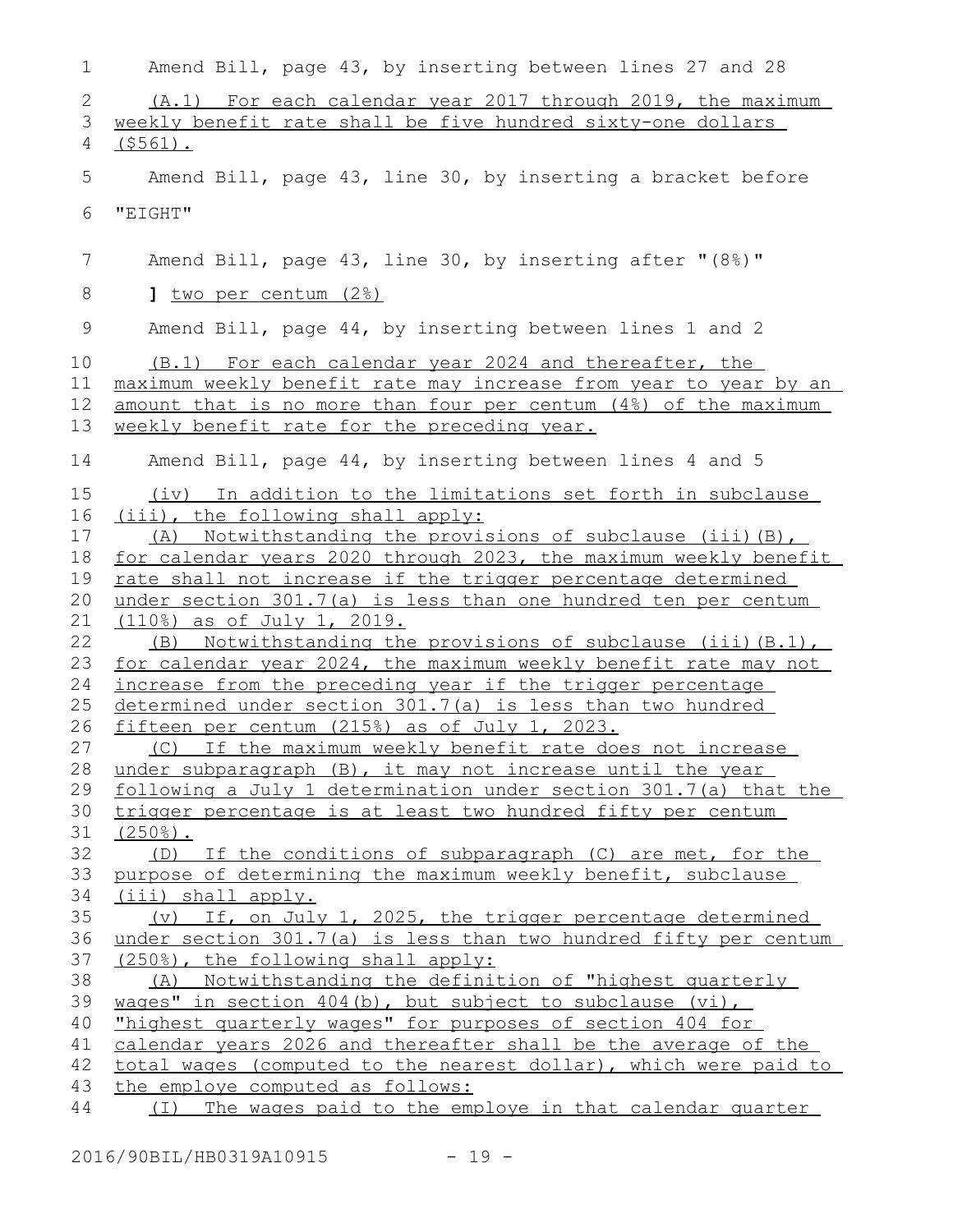| 1              | in which such total wages were highest during the base year         |
|----------------|---------------------------------------------------------------------|
| $\mathbf{2}$   | shall be calculated.                                                |
| 3              | (II) The amount calculated under division (I) shall be added        |
| $\overline{4}$ | to an amount equal to one hundred thirty per centum (130%) of       |
| 5              | the wages paid to the employe in the calendar quarter in which      |
| 6              | such total wages were the second highest of any calendar quarter    |
| 7              | during the base year, provided that the amount added under this     |
| $\,8\,$        | division (II) may not be greater than the wages paid to the         |
| $\mathsf 9$    | employe during the highest calendar quarter under division (I).     |
| 10             | (III) The sum calculated under division (II) shall be               |
| 11             | <u>divided by two.</u>                                              |
| 12             | (B) Notwithstanding section 401(a)(2), and except as                |
| 13             | provided in subsections (a) $(3)$ and (e) $(1)$ and $(2)$ , section |
| 14             | 401(a) shall require that the second entry in Part A of the         |
| 15             | table for the determination of rate and amount of benefits, on      |
| 16             | the line on which there appears the employe's weekly benefit        |
| 17             | rate, does not exceed sixty-three per centum (63%) of the           |
| 18             | employe's total base year wages.                                    |
| 19             | (vi) Notwithstanding the provisions of subsection (b) and           |
| 20             | subclause (v) if, on July 1, 2026, or July 1 of any subsequent      |
| 21             | year, the trigger percentage determined under section 301.7(a)      |
| 22             | is at least two hundred fifty per centum (250%), the following      |
| 23             | shall apply:                                                        |
| 24             | (A) "Highest quarterly wages" for the subsequent calendar           |
| 25             | year and thereafter shall be determined as provided in              |
| 26             | subsection (b) and not as provided in subclause $(v)$ .             |
| 27             | (B) Section $401(a)$ (2) shall apply and not subclause (v) $(B)$ .  |
| 28             | In addition to the limitations in subclause (iii)<br>(vii)          |
| 29             | (A.1), the following shall apply:                                   |
| 30             | (A) If, on July 1, 2017, the trigger percentage determined          |
| 31             | under section 301.7(a) is less than forty per centum (40%), the     |
| 32             | department shall reduce each claimant's weekly compensation in      |
| 33             | calendar year 2018 by a uniform percentage determined as            |
| 34             | follows:                                                            |
| 35             | (I) The department shall calculate the balance of the               |
| 36             | Unemployment Compensation Fund that would be necessary, as of       |
| 37             | July 1, 2017, to determine a trigger percentage of forty per        |
| 38             | centum (40%) under section 301.7(a).                                |
| 39             | (II) The actual balance of the Unemployment Compensation            |
| 40             | Fund as of July 1, 2017, shall be subtracted from the amount        |
| 41             | calculated under division (I).                                      |
| 42             | (III) The department shall calculate the percentage by              |
| 43             | dividing the amount determined under division (II) by the           |
| 44             | average of the benefit costs calculated under section 301.7(a)      |
| 45             | $(2)$ .                                                             |
| 46             | (IV) For calendar year 2018, each claimant's weekly                 |
| 47             | compensation shall be reduced by the percentage calculated under    |
| 48             | division (III), except that the benefit reduction shall be at       |
| 49             | least one-half of one per centum (0.5%) and not more than one       |
| 50             | per centum (1%).                                                    |
| 51             | (B) If on July 1, 2018, the trigger percentage determined           |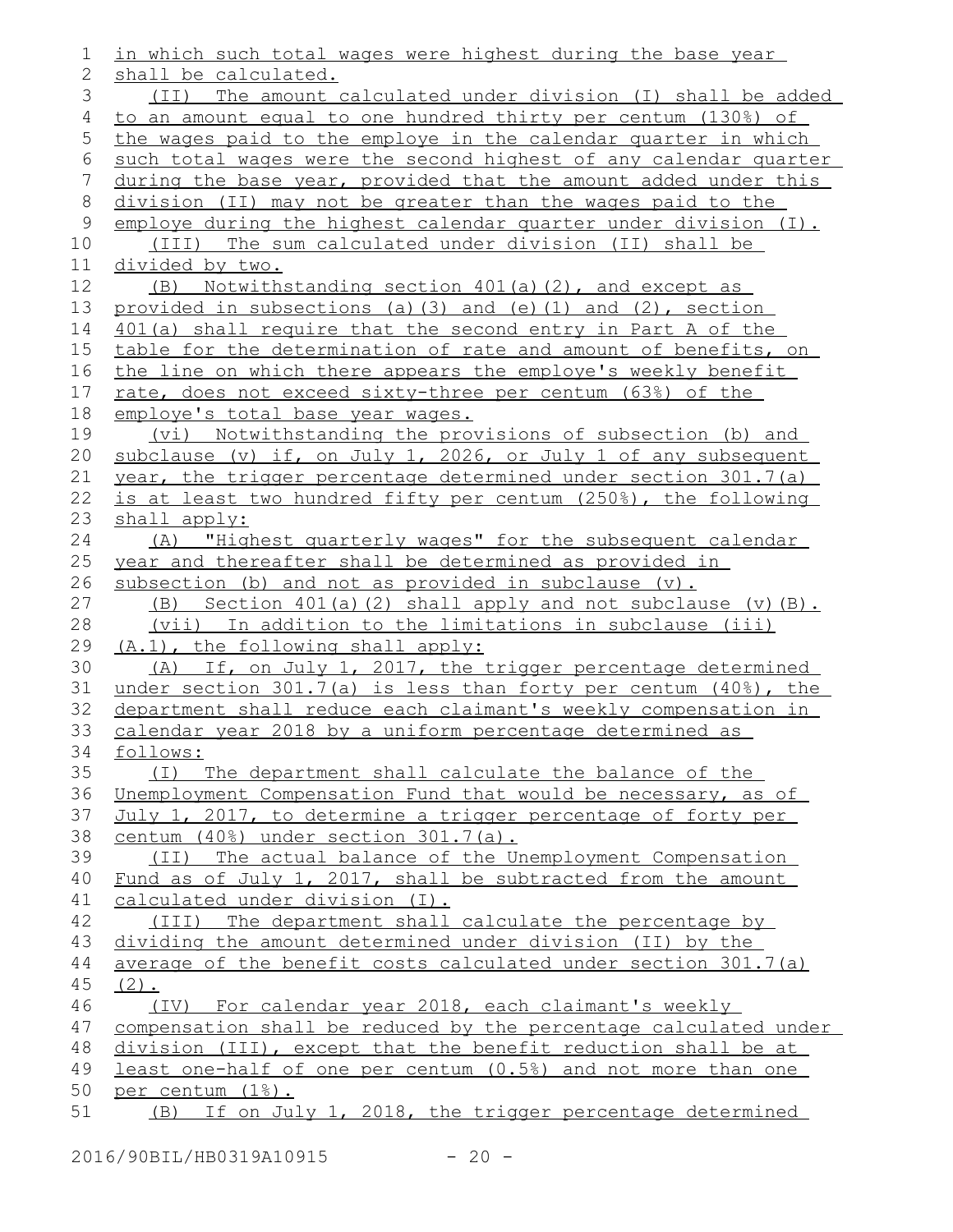under section 301.7(a) is less than seventy-five per centum (75%), the department shall reduce each claimant's weekly compensation in calendar year 2019 by a uniform percentage determined as follows: (I) The department shall calculate the balance of the Unemployment Compensation Fund that would be necessary, as of July 1, 2018, to determine a trigger percentage of eighty per centum (80%) under section 301.7(a). (II) The actual balance of the Unemployment Compensation Fund as of July 1, 2018, shall be subtracted from the amount calculated under division (I). (III) The department shall calculate the percentage by dividing the amount determined under division (II) by the average of the benefit costs calculated under section 301.7(a)  $(2)$ . (IV) For calendar year 2019, each claimant's weekly compensation shall be reduced by the percentage calculated under division (III), except that the benefit reduction shall be at least one-half of one per centum (0.5%) and not more than one per centum (1%). Amend Bill, page 46, line 15, by striking out "4" and inserting 7 Amend Bill, page 47, line 11, by striking out "5" where it occurs the first time and inserting 8 Amend Bill, page 48, by inserting between lines 6 and 7 Section 9. Section 701 of the act is amended to read: Section 701. Certain Agreements Void; Penalty.--No agreement by an employe to waive, release, or commute his rights to compensation, or any other rights under this act, shall be valid. No agreement by an employe or by employes to pay all or any portion of an employer's contributions, required under this act from such employer, shall be valid. No employer shall, directly or indirectly, make or require or accept any deduction from the remuneration of individuals in his employ to finance contributions required from him under this act, or require or accept any waiver by an employe of any right hereunder. Any employer or officer or agent of an employer who violates any provision of this section shall be guilty of a misdemeanor, and, upon conviction thereof, shall be sentenced for each offense to pay a fine of not less than [one hundred dollars] five hundred dollars nor more than [one thousand dollars] one thousand five hundred dollars, or be imprisoned for not more than six months, or both. Section 10. Section 801 of the act, amended or added 1 2 3 4 5 6 7 8 9 10 11 12 13 14 15 16 17 18 19 20 21 22 23 24 25 26 27 28 29 30 31 32 33 34 35 36 37 38 39 40 41 42 43 44 45 46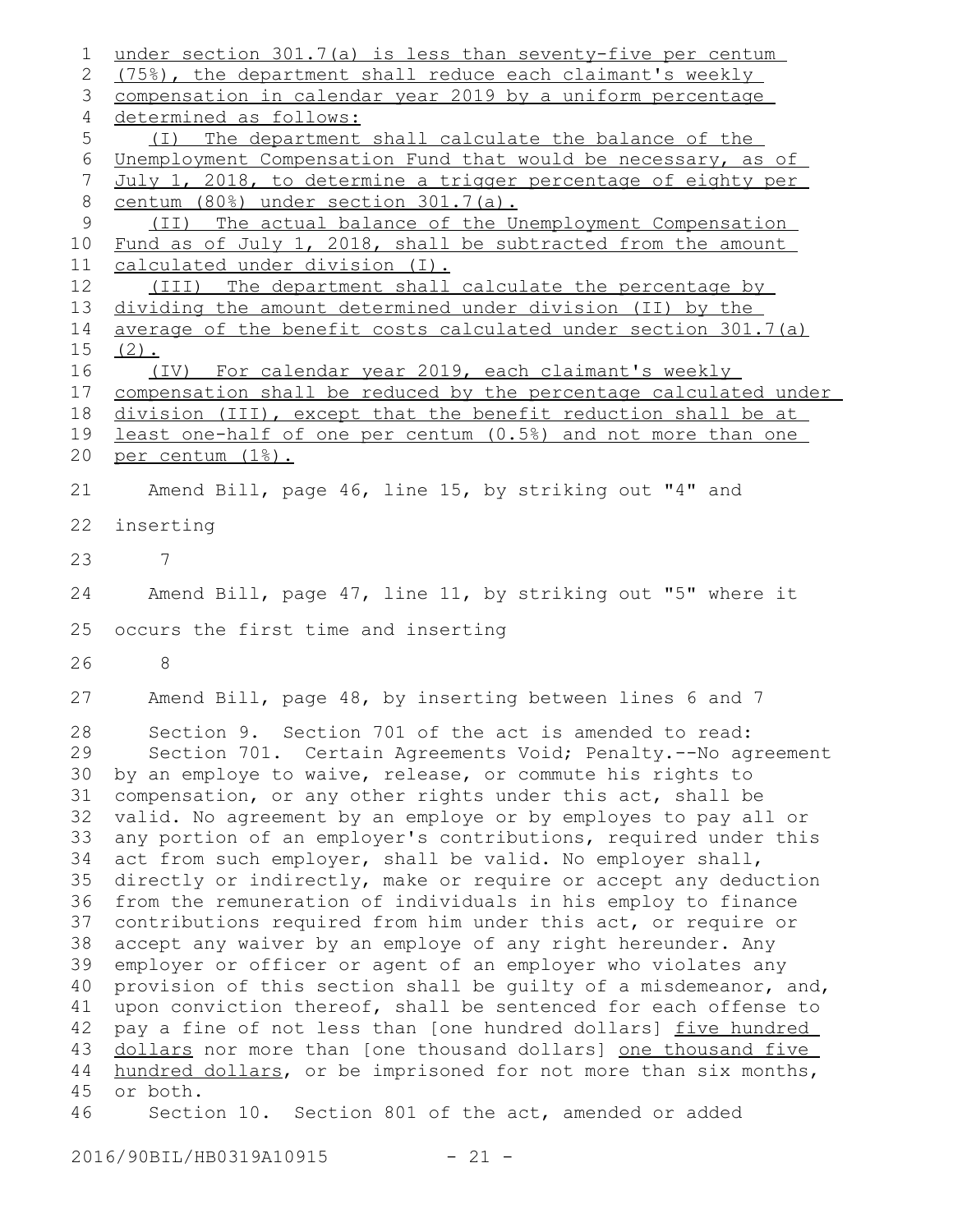December 9, 2002 (P.L.1336, No.158) and October 23, 2013 (P.L.637, No.735), is amended to read: 1 2

Section 801. False Statements and Representations to Obtain or Increase Compensation.--(a) Whoever makes a false statement or representation knowing it to be false, or knowingly fails to disclose a material fact to obtain or increase any compensation or other payment under this act or under an employment security law of any other state or of the Federal Government or of a foreign government, either for himself or for any other person, shall upon conviction thereof in a summary proceeding, be sentenced to pay a fine of not less than [one] five hundred dollars nor more than one thousand five hundred dollars, or shall be sentenced to imprisonment for not longer than thirty days, or both, and each such false statement or representation or failure to disclose a material fact shall constitute a separate offense. In addition to any other sanction, an individual convicted under this subsection shall be ordered to make restitution of the compensation to which the individual was not entitled and of interest on that compensation in accordance with section 804(a). 3 4 5 6 7 8 9 10 11 12 13 14 15 16 17 18 19 20

(b) Whoever makes a false statement knowing it to be false, or knowingly fails to disclose a material fact to obtain or increase any compensation or other payment under this act or under an employment security law of any other state or of the Federal Government or of a foreign government, may be disqualified in addition to such week or weeks of improper payments for a penalty period of [two] five weeks and for not more than one additional week for each such week of improper payment: Provided, That no additional weeks of disqualification shall be imposed under this section if prosecution proceedings have been instituted against the claimant because of such misrepresentation or non-disclosure. The departmental determination imposing penalty weeks under the provisions of this subsection shall be subject to appeal in the manner provided in this act for appeals from determinations of compensation. The penalty weeks herein provided for shall be 36 imposed against any weeks with respect to which the claimant would otherwise be eligible for compensation, under the provisions of this act, which begin within the [four] ten year period following the end of the benefit year with respect to which the improper payment or payments occurred. 21 22 23 24 25 26 27 28 29 30 31 32 33 34 35 37 38 39 40 41

(c) Whoever makes a false statement knowing it to be false, or knowingly fails to disclose a material fact to obtain or increase compensation or other payment under this act or under an employment security law of the Federal Government and as a result receives compensation to which he is not entitled shall be liable to pay to the Unemployment Compensation Fund a sum equal to fifteen per centum (15%) of the amount of the compensation. The sum shall be collectible in the manner provided in section 308.1 or 309 of this act for the collection of past due contributions and by any other means available under 42 43 44 45 46 47 48 49 50 51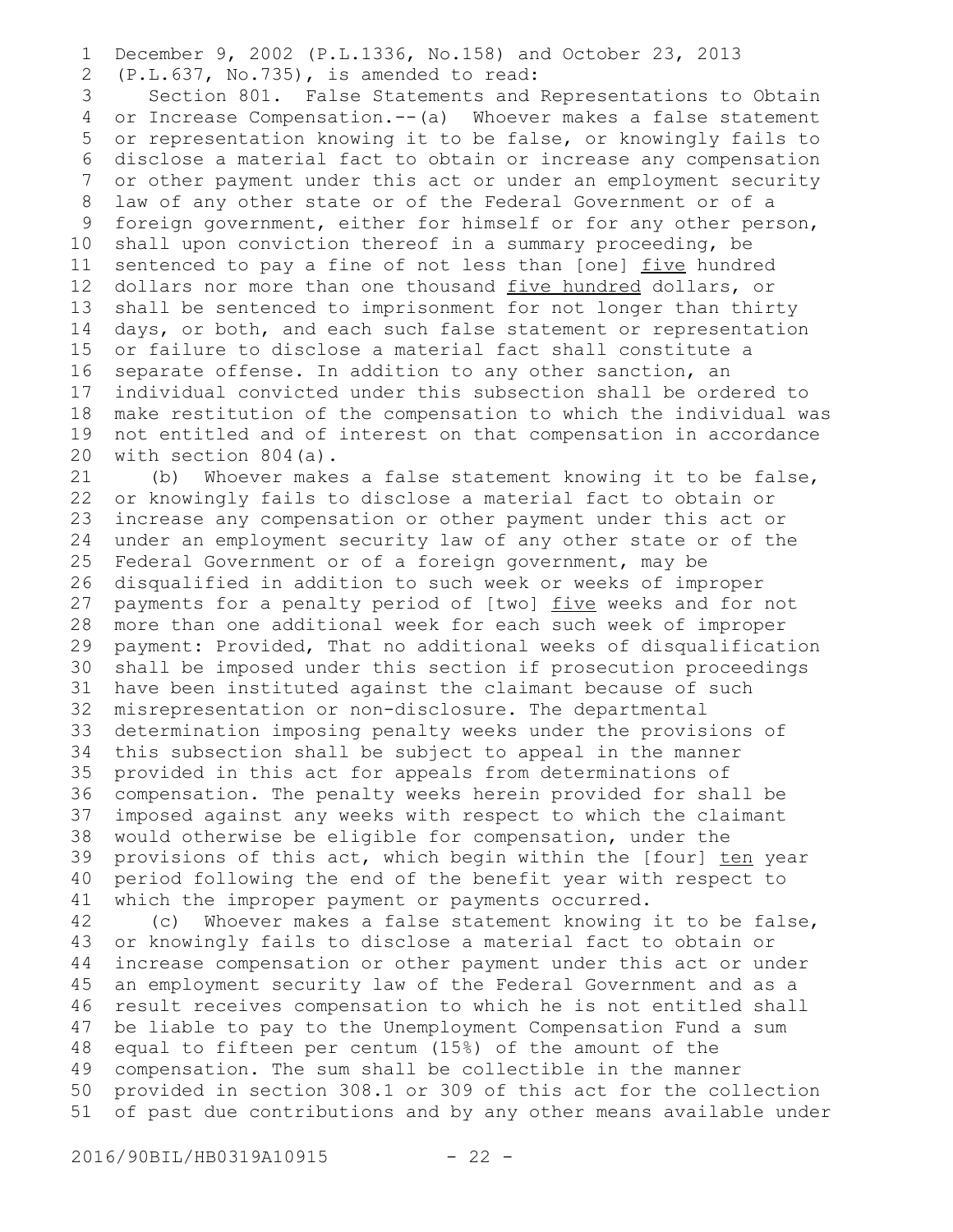Federal or State law. No administrative or legal proceeding for the collection of the sum may be instituted after the expiration of ten years following the end of the benefit year with respect to which the sum was paid. (d) Subsection (b) shall be applied by substituting ten weeks for five weeks and the prohibition in subsection (b) on the imposition of penalty weeks if prosecution proceedings have been instituted shall not apply in any of the following circumstances: (1) An incarcerated individual makes a false statement knowing it to be false, or knowingly fails to disclose a material fact to obtain or increase any compensation or other payment under this act, or under an employment security law of the Federal Government for which he is ineligible under section 401(d) or 402.6. (2) An incarcerated individual knowingly provides information or other means to another person whereby the other person claims compensation in the name of the incarcerated individual for which the incarcerated individual is ineligible under section 401(d) or 402.6. (e) In circumstances described under subsection (d)(1) or (2), the department shall refer the matter to the appropriate prosecuting authority. Section 11. Section 802(a) of the act, amended June 15, 2005 (P.L.8, No.5), is amended to read: Section 802. False Statements and Representations to Prevent or Reduce Compensation; Other Offenses.--(a) Any employer (whether or not liable for the payment of contributions under this act) or any officer or agent of such employer or any other person who does any of the following commits a summary offense and shall, upon conviction, be sentenced to pay a fine of not less than [one] five hundred dollars nor more than [fifteen] one thousand five hundred dollars or to imprisonment for not longer than thirty days, or both: (1) makes a false statement or representation knowing it to be false, or who knowingly fails to disclose a material fact to prevent or reduce the payment of compensation to any employe entitled thereto, or to avoid becoming or remaining subject hereto, or to avoid or reduce any contribution or other payment required from an employer under this act; (2) wilfully fails or refuses to make any such contribution or other payment required hereunder; (3) wilfully fails or refuses to produce or permit the inspection or copying of records as required hereunder; (4) wilfully fails or refuses to furnish any report required by section 304 or 315 of this act or any other provision of this act or the rules or regulations of the department; or (5) wilfully reports or attempts to report the wages of one or more employes to the department on an unemployment compensation account other than the account of the employer under this act; or 1 2 3 4 5 6 7 8 9 10 11 12 13 14 15 16 17 18 19 20 21 22 23 24 25 26 27 28 29 30 31 32 33 34 35 36 37 38 39 40 41 42 43 44 45 46 47 48 49 50 51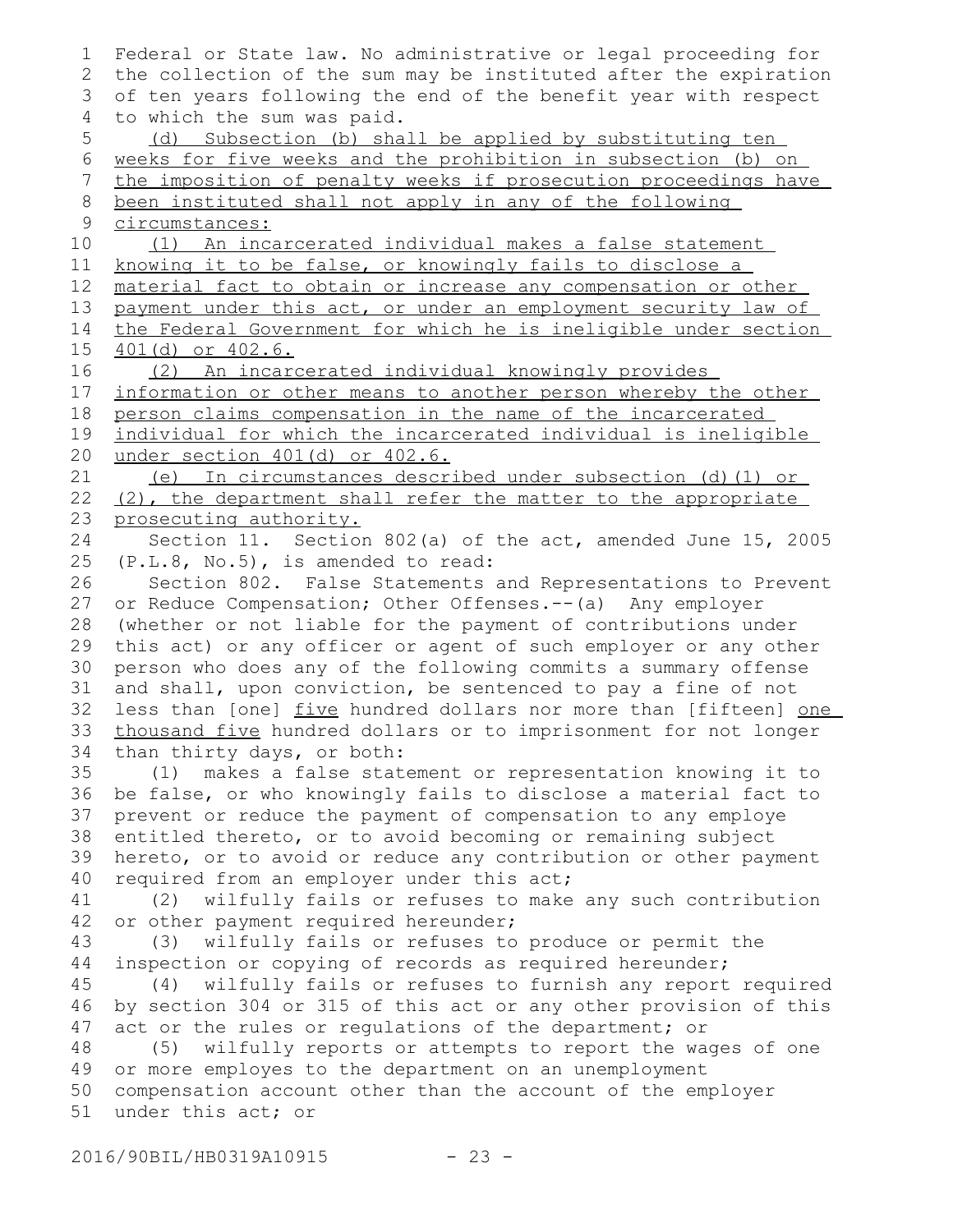| 1            | (6) wilfully advises, solicits, encourages or commands an                                             |
|--------------|-------------------------------------------------------------------------------------------------------|
| $\mathbf{2}$ | employer or an officer or agent of an employer or any other                                           |
| 3            | person to engage in an act or omission that is an offense under                                       |
| 4            | this section.                                                                                         |
| 5            | $* * *$                                                                                               |
| 6            | Section 12. Section 803 of the act, amended December 9, 2002                                          |
| 7            | $(P.L.1336, No.158)$ , is amended to read:                                                            |
| 8            | Section 803. Violation of Act and Rules and Regulations.--                                            |
| $\mathsf 9$  | Any person who shall wilfully violate any provision of this act                                       |
| 10           | or any rule or regulation thereunder, the violation of which is                                       |
| 11           | made unlawful, or the observance of which is required under the                                       |
| 12           | terms of this act, and for which a penalty is neither prescribed                                      |
| 13           | herein nor provided by any other applicable statute, shall, upon                                      |
| 14           | conviction thereof in a summary proceeding, be sentenced to pay                                       |
| 15           | a fine of not less than [one] five hundred dollars nor more than                                      |
| 16           | one thousand five hundred dollars or to imprisonment for not                                          |
| 17           | longer than thirty days, or both. Each day such violation                                             |
| 18           | continues shall be deemed to be a separate offense.                                                   |
| 19           | Section 13. The act is amended by adding an article to read:                                          |
| 20           | ARTICLE XV-A                                                                                          |
| 21           | AMNESTY PROGRAM                                                                                       |
| 22           | Section 1501-A. Definitions.                                                                          |
| 23           | The following words and phrases when used in this article                                             |
| 24           | shall have the meanings given to them in this section unless the                                      |
| 25           | context clearly indicates otherwise:                                                                  |
| 26           | "Amnesty period." The period of three consecutive calendar                                            |
| 27<br>28     | months designated by the Department of Labor and Industry that                                        |
| 29           | commences no later than 360 days after the effective date of<br>this section.                         |
| 30           | "Employee information." The name and Social Security number                                           |
| 31           | of each employee, the amount of wages paid to each employee and                                       |
| 32           | the number of credit weeks for each employee in each calendar                                         |
| 33           | quarter.                                                                                              |
| 34           | "Interest." Monetary obligations imposed under sections 308                                           |
| 35           | and 804(a).                                                                                           |
| 36           | "Penalties." Monetary obligations imposed under sections                                              |
| 37           | $206(d)$ and $313.$                                                                                   |
| 38           | "Penalty weeks." Weeks for which an individual is                                                     |
| 39           | disqualified from receiving compensation under section 801(b).                                        |
| 40           | "Program." The Unemployment Compensation Amnesty Program                                              |
| 41           | established under this article.                                                                       |
| 42           | Section 1502-A. Program established.                                                                  |
| 43           | There is established an Unemployment Compensation Amnesty                                             |
| 44           | Program in accordance with the provisions of this article.                                            |
| 45           | Section 1503-A. Applicability.                                                                        |
| 46           | (a) Employer liabilities.--Except as provided in subsections                                          |
| 47           | (c) and (d), the program shall apply to the following                                                 |
| 48<br>49     | unemployment compensation employer liabilities:<br>(1) Unpaid contributions due for calendar quarters |
| 50           | through the third quarter of 2016, for which the employer                                             |
| 51           | reported the employee information or the department acquired                                          |
|              |                                                                                                       |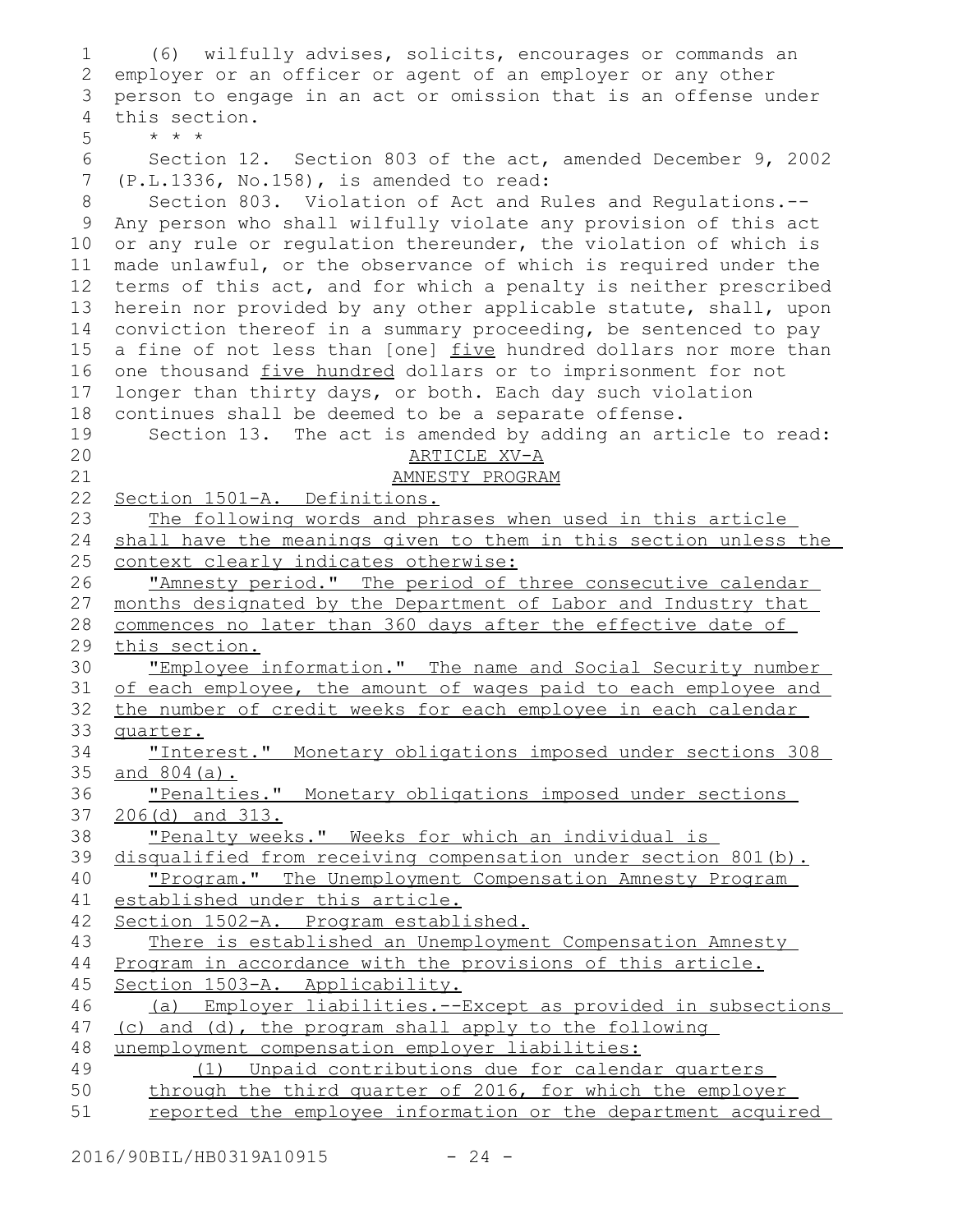| $\mathbf 1$    | the employee information through an audit.                        |
|----------------|-------------------------------------------------------------------|
| $\overline{2}$ | (2) Unpaid contributions due for calendar quarters                |
| 3              | through the third quarter of 2016, for which the employer did     |
| 4              | not report the employee information and the department did        |
| 5              | not acquire the employee information through an audit.            |
| 6              | Unpaid reimbursement due on or before October 31,<br>(3)          |
| 7              | 2016.                                                             |
| $\,8\,$        | (4) Unpaid interest due on contributions paid late for            |
| $\mathcal{G}$  | calendar quarters through the third quarter of 2016 or on         |
| 10             | reimbursement that was due on or before October 31, 2016, and     |
| 11             | was paid late.                                                    |
| 12             | (5) Unpaid penalties due for reports filed late for               |
| 13             | calendar quarters through the third quarter of 2016.              |
| 14             | (b) Claimant liabilities.--Except as provided in subsections      |
| 15             | (c) and (d), the program shall apply to the following             |
| 16             | unemployment compensation claimant liabilities:                   |
| 17             | (1) A fault overpayment of compensation under section             |
| 18             | 804(a) established pursuant to a notice of determination of       |
| 19             | <u>overpayment issued by the department on or before December</u> |
| 20             | 31, 2016, to the extent repayment has not occurred.               |
| 21             | (2) A nonfault overpayment of compensation under section          |
| 22             | 804(b)(1) established pursuant to a notice of determination       |
| 23             | of overpayment issued by the department on or before December     |
| 24             | 31, 2016, to the extent repayment has not occurred.               |
| 25             | (3) Compensation paid to a claimant for calendar weeks            |
| 26             | through the week ending December 31, 2016, for which the          |
| 27             | department has not issued a notice of determination of            |
| 28             | overpayment, but the claimant acknowledges that the               |
| 29             | compensation was overpaid under circumstances to which            |
| 30             | section 804(a) applies.                                           |
| 31             | (4) Unpaid interest due on an overpayment of                      |
| 32             | compensation under section 804 (a) that was repaid on or          |
| 33             | before December 31, 2016.                                         |
| 34             | (5) The unpaid amount assessed on an overpayment of               |
| 35             | compensation under section 801(c), to the extent repayment        |
| 36             | has not occurred.                                                 |
| 37             | (c) Excluded liabilities.--The following unemployment             |
| 38             | compensation liabilities are excluded from the program:           |
| 39             | (1) An overpayment of compensation established pursuant           |
| 40             | to a notice of determination of overpayment that has not          |
| 41             | become final.                                                     |
| 42             | (2) An employer liability for which a petition for                |
| 43             | reassessment under section 304(b) or an application for           |
| 44             | review and redetermination of contribution rate under section     |
| 45             | $301(e)$ $(2)$ is pending.                                        |
| 46             | (d) Further exclusions.--The department may exclude the           |
| 47             | following unemployment compensation liabilities from the          |
| 48             | program:                                                          |
| 49             | (1) A liability for which a praecipe for a writ of                |
| 50<br>51       | execution was filed prior to receipt of the amnesty form.         |
|                | (2) A liability that was referred for judicial                    |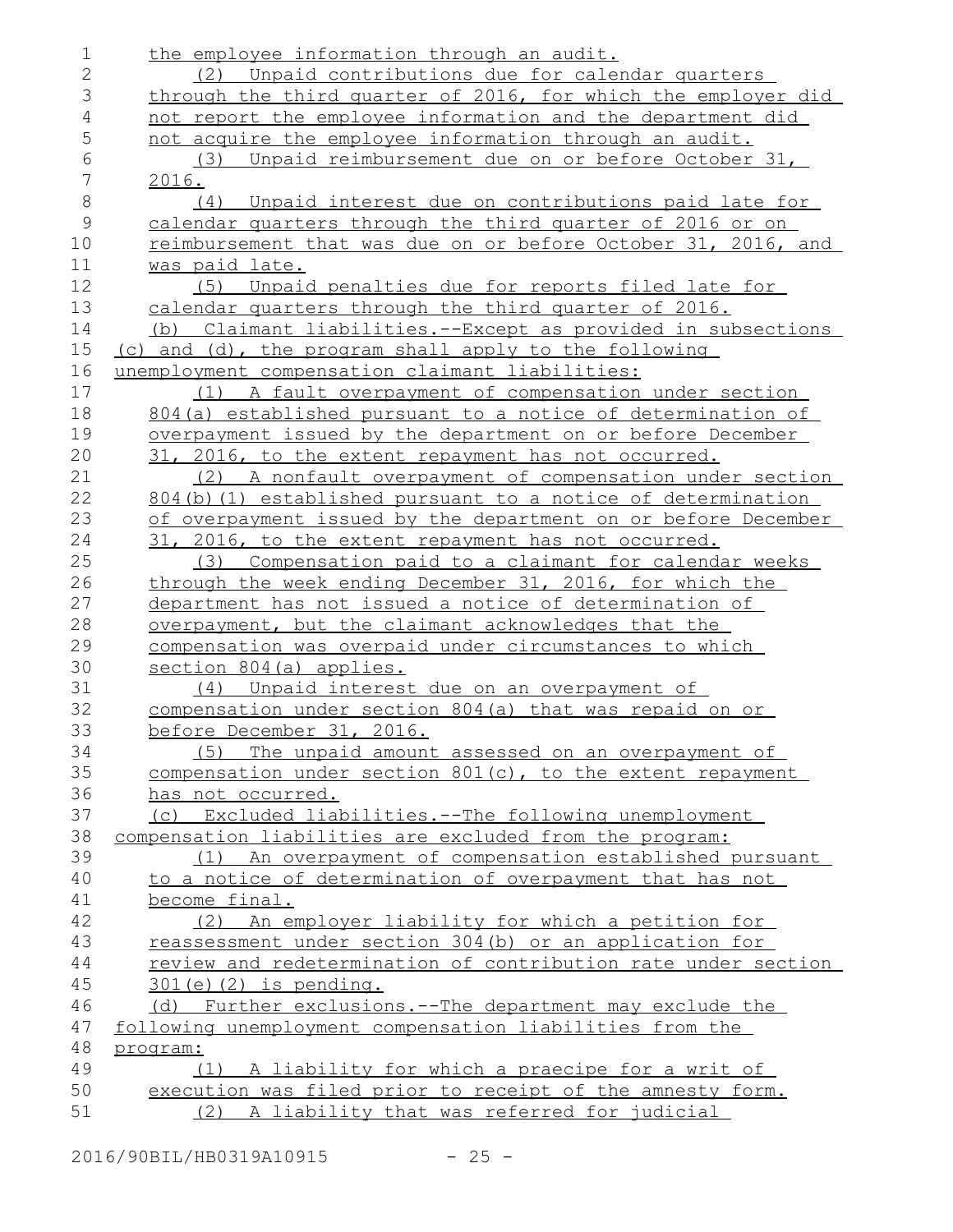| 1              | proceedings or for which a judicial proceeding was commenced                                                   |
|----------------|----------------------------------------------------------------------------------------------------------------|
| $\overline{2}$ | prior to receipt of the amnesty form.                                                                          |
| 3              | (3) A liability that is required to be paid under an                                                           |
| $\overline{4}$ | order of a Federal or State court.                                                                             |
| 5              | Section 1504-A. Procedure for participation.                                                                   |
| 6              | To participate in the program, an employer or a claimant                                                       |
| $\overline{7}$ | shall do the following:                                                                                        |
| $\,8\,$        | (1) During the amnesty period, the employer or claimant                                                        |
| $\mathcal{G}$  | shall file an amnesty form with the department containing all                                                  |
| 10             | information required by the department, including a statement                                                  |
| 11             | by the employer or claimant acknowledging the provisions of                                                    |
| 12             | section 1506-A(f). The form shall be filed in a manner                                                         |
| 13             | specified in and the filing date of the form shall be                                                          |
| 14             | determined by guidelines established by the department.                                                        |
| 15             | (2) If an employer is seeking amnesty with regard to a                                                         |
| 16             | liability described in section 1503-A(a)(2), the employer                                                      |
| 17             | shall report the employee information by filing quarterly                                                      |
| 18             | reports as required by requlations promulgated by the                                                          |
| 19             | department for all calendar quarters for which the employer                                                    |
| 20             | did not previously file reports and by filing amended                                                          |
| 21             | quarterly reports for all calendar quarters for which the                                                      |
| 22             | employer did not file complete reports. The quarterly reports                                                  |
| 23             | shall accompany the amnesty form.                                                                              |
| 24             | (3) The employer or claimant shall pay the amount or                                                           |
| 25             | amounts required by section 1505-A. Payment shall accompany                                                    |
| 26             | the amnesty form.                                                                                              |
| 27             | Section 1505-A. Required payment and terms of amnesty.                                                         |
| 28             | An employer or claimant shall pay the amount or amounts                                                        |
| 29             | specified in this section that correspond to the liability or                                                  |
| 30             | liabilities for which amnesty is sought. The department shall                                                  |
| 31             |                                                                                                                |
|                | grant amnesty as provided in this section and section 1506-A.                                                  |
| 32             | (1) If an employer is seeking amnesty with regard to                                                           |
| 33             | unpaid contributions described in section $1503-A(a)$ (1) or                                                   |
| 34             | $(2)$ :                                                                                                        |
| 35             | (i) The employer shall pay all of the unpaid                                                                   |
| 36             | contributions and lien filing costs, if applicable, and                                                        |
| 37             | one-half of the interest and penalties due.                                                                    |
| 38             | (ii) The department shall waive the remaining                                                                  |
| 39             | interest and penalties due corresponding to the                                                                |
| 40             | contributions.                                                                                                 |
| 41             | (2) If an employer is seeking amnesty with regard to                                                           |
| 42             | unpaid reimbursement described in section 1503-A(a)(3):                                                        |
| 43             | (i) The employer shall pay all of the unpaid                                                                   |
| 44             | reimbursement and lien filing costs, if applicable, and                                                        |
| 45             | one-half of the interest due.                                                                                  |
| 46             | (ii) The department shall waive the remaining                                                                  |
| 47             | interest due corresponding to the reimbursement.                                                               |
| 48             | (3) If an employer is seeking amnesty with regard to                                                           |
| 49             | unpaid interest described in section 1503-A(a)(4):                                                             |
| 50<br>51       | (i) The employer shall pay all of the lien filing<br>costs, if applicable, and one-half of the unpaid interest |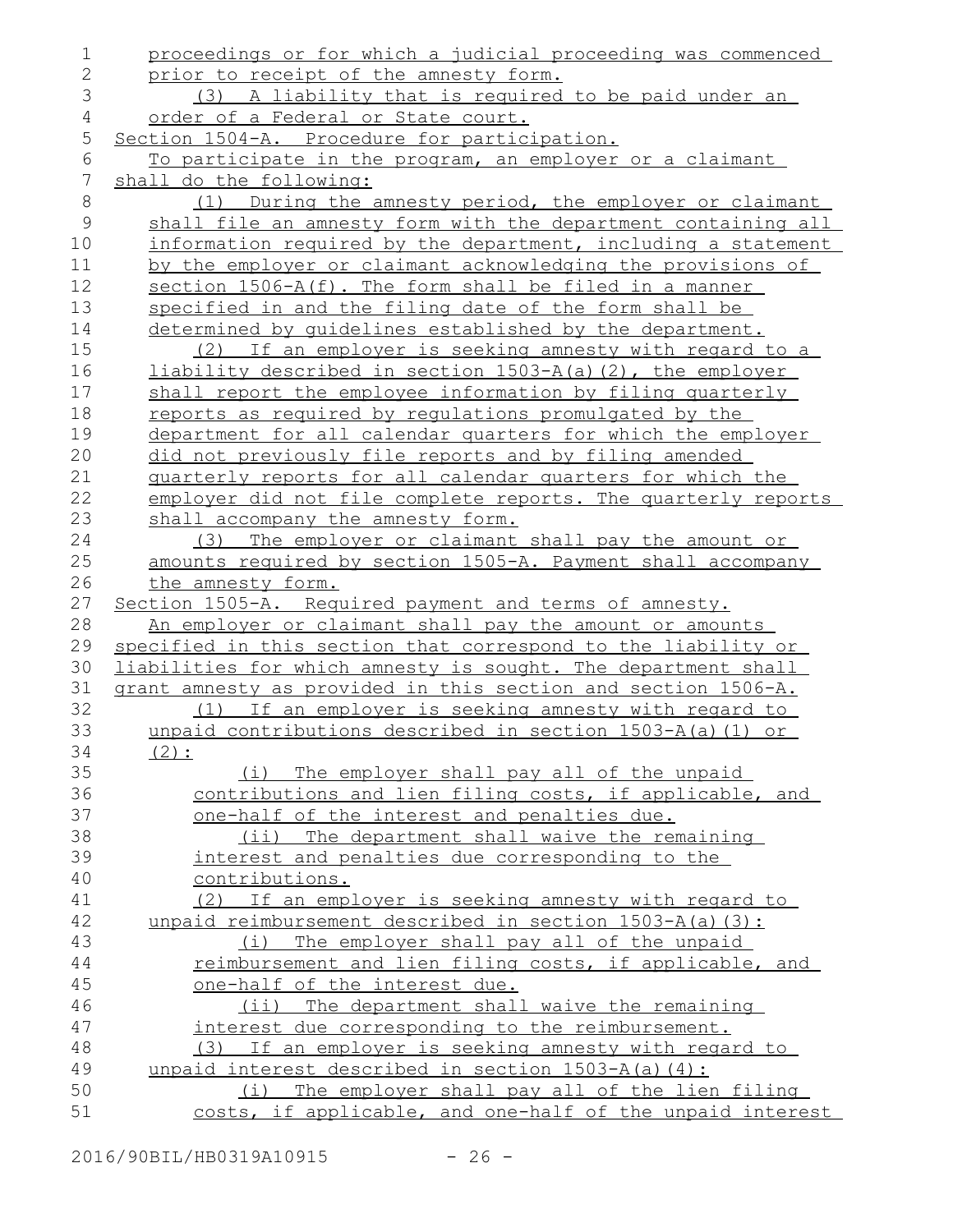| 1            | <u>due.</u>                                                                  |
|--------------|------------------------------------------------------------------------------|
| $\mathbf{2}$ | (ii) The department shall waive the remaining unpaid                         |
| 3            | interest due.                                                                |
| 4            | (4) If an employer is seeking amnesty with regard to                         |
| 5            | unpaid penalties described in section $1503 - A(a)$ (5):                     |
| 6            | (i) The employer shall pay all of the lien filing                            |
| 7            | costs, if applicable, and one-half of the unpaid                             |
| 8            | penalties due.                                                               |
| 9            | (ii) The department shall waive the remaining unpaid                         |
| 10           | penalties due.                                                               |
| 11           | (5) If a claimant is seeking amnesty with regard to an                       |
| 12           | overpayment described in section 1503-A(b)(1) or (3):                        |
| 13           | (i) The claimant shall pay the outstanding balance                           |
| 14           | of the overpayment, any amounts assessed on an                               |
| 15           | overpayment of compensation under section 801(c) and lien                    |
| 16           | filing costs, if applicable, and one-half of the interest                    |
| 17           | <u>due.</u>                                                                  |
| 18           | (ii) The department shall waive the remaining                                |
| 19           | interest due and one-half of any previously imposed                          |
| 20           | penalty weeks corresponding to the overpayment that have                     |
| 21           | not been served by the claimant and shall not issue a                        |
| 22           | notice of determination imposing penalty weeks                               |
| 23           | corresponding to the overpayment. If one-half of the                         |
| 24           | unserved penalty weeks is not an even multiple of one,                       |
| 25           | the number of penalty weeks waived shall be rounded to                       |
| 26           | the next lower multiple of one.                                              |
| 27           | (6) If a claimant is seeking amnesty with regard to an                       |
| 28           | overpayment described in section 1503-A(b)(2):                               |
| 29           | (i) The claimant shall pay 50% of the outstanding                            |
| 30           | balance of the overpayment.                                                  |
| 31           | (ii) The department shall waive the remaining                                |
| 32           | balance of the overpayment.                                                  |
| 33           | (7) If a claimant is seeking amnesty with regard to                          |
| 34           | unpaid interest described in section 1503-A(b)(4):                           |
| 35           | (i) The claimant shall pay all of the amounts                                |
| 36           | assessed on an overpayment of compensation under section                     |
| 37           | 801(c) and lien filing costs, if applicable, and one-half                    |
| 38           | of the interest due.                                                         |
| 39           | (ii) The department shall waive the remaining unpaid                         |
| 40<br>41     | interest due.<br>Section 1506-A. Additional terms and conditions of amnesty. |
| 42           | (a) General rule.--If a payment plan agreement exists                        |
| 43           | between an employer or claimant and the department for a                     |
| 44           | liability for which the employer or claimant is seeking amnesty,             |
| 45           | the employer or claimant shall pay the amount or amounts                     |
| 46           | required by section 1505-A during the amnesty period in order to             |
| 47           | receive amnesty, notwithstanding any terms of the agreement to               |
| 48           | the contrary.                                                                |
| 49           | (b) Proceedings.--The department shall not commence any                      |
| 50           | administrative or judicial proceeding against an employer with               |
| 51           | regard to any contributions, reimbursement, interest or penalty              |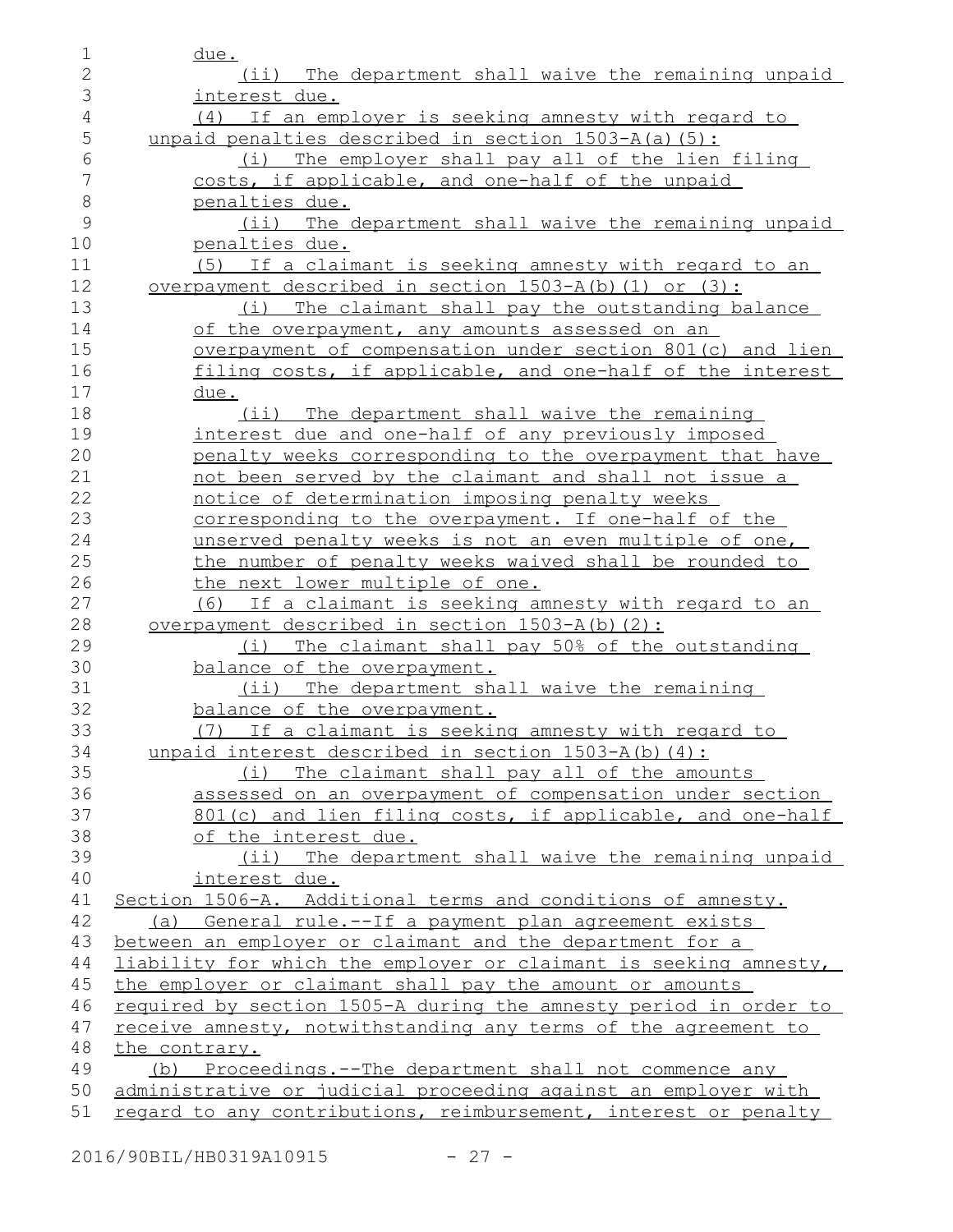```
paid under the program, or any interest or penalties waived
   under the program. The department shall not commence any
   administrative or judicial proceeding against a claimant with
   regard to any overpayment or interest paid under the program or
   any overpayment or interest waived under the program.
       (c) Liabilities.--If a liability for contributions described
   in section 1503-A(a)(2) or liability for an overpayment
   described in section 1503-A(b)(3) is disclosed and paid under
   the program, and the department determines that the liability as
   disclosed was understated, the department may commence
    administrative or judicial proceedings and impose interest,
    penalties and other monetary obligations only with regard to the
    difference between the liability as disclosed and the correct
    amount of the liability.
       (d) Construction.--Except as provided in subsection (c),
   nothing in this article shall be construed to prohibit the
   department from commencing administrative or judicial
   proceedings and imposing interest, penalties and other monetary
    obligations with respect to any liability that is not disclosed
   under the program or any amount that is not paid under the
   program.
       (e) Refunds and credits.--An employer or claimant shall not
   be owed a refund or credit under this article for any amount
   paid prior to the amnesty period.
       (f) Restrictions.--An employer or claimant may not commence
    an administrative or judicial proceeding with regard to the
    amnesty form, any report filed in connection with the program,
    any liability disclosed under the program or any amount paid
   under the program, and shall not be owed a refund or credit for
    any amount paid under the program.
   Section 1507-A. Duties of department.
       (a) General rule.--The department shall establish guidelines
    to implement the provisions of this article and publish the
   guidelines as a notice in the Pennsylvania Bulletin no less than
    90 days before the amnesty period begins.
       (b) Publicity.--The department shall publicize the program
   to maximize awareness of and participation in the program.
       (c) Notification.--The department shall notify all employers
   and claimants who are known to have liabilities to which the
   program applies. The notice shall be sent by mail to the
    employer's or claimant's last known post office address or by
    electronic transmission, if the employer or claimant has elected
   to receive communications from the department by that method.
   Section 1508-A. Construction.
       Except as expressly provided in this article, this article
   shall not:
           (1) be construed to relieve any employer, claimant,
       individual or any entity from filing reports or other
       documents required by or paying any amounts due under this
      act;
           (2) affect or terminate any petitions, investigations,
 1
 2
 3
 4
 5
 6
 7
 8
 9
10
11
12
13
14
15
16
17
18
19
20
21
22
23
24
25
26
27
28
29
30
31
32
33
34
35
36
37
38
39
40
41
42
43
44
45
46
47
48
49
50
51
```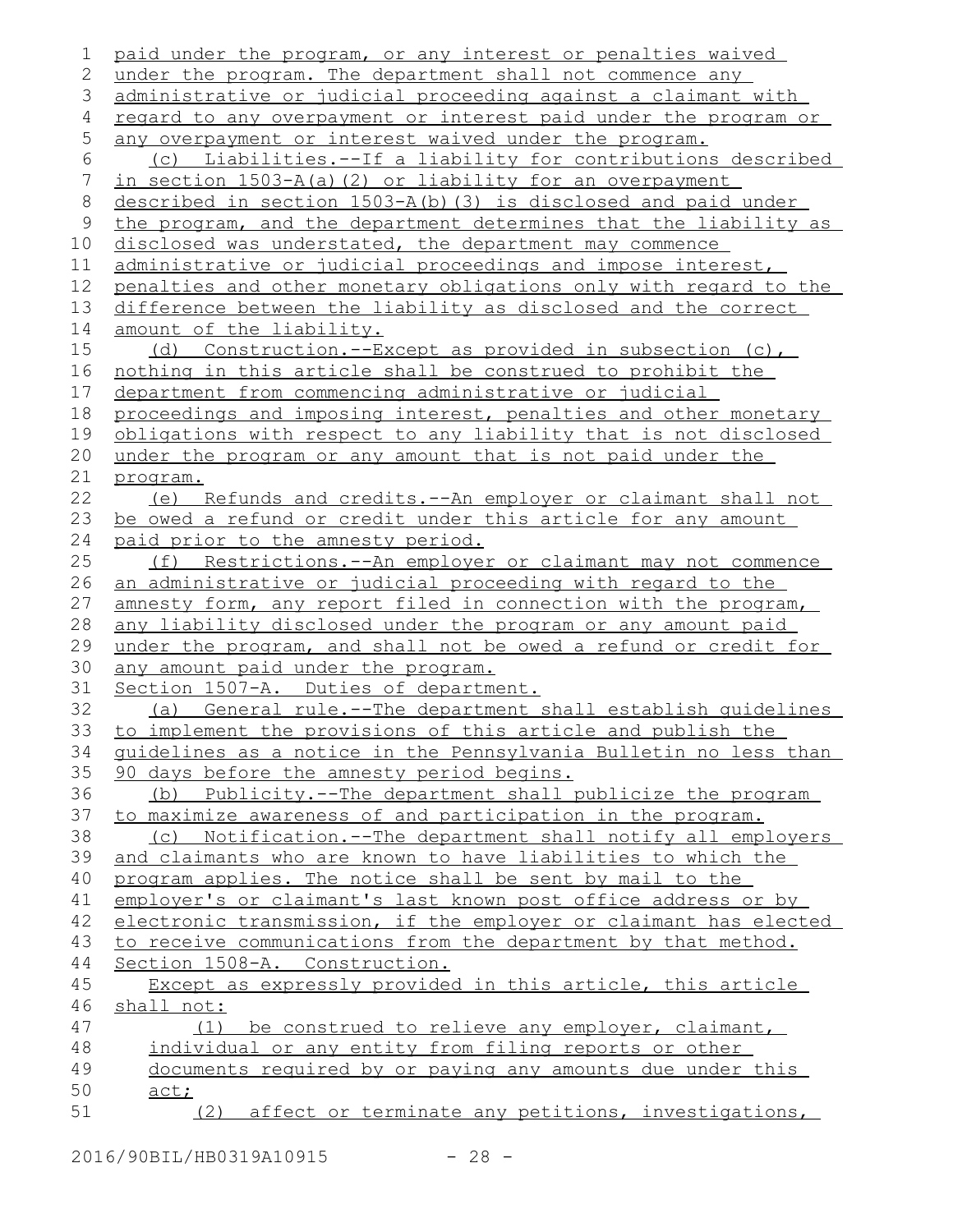prosecutions or any other administrative or judicial proceedings pending under this act; or (3) prevent the commencement or further prosecution of any proceedings by the proper authorities of the Commonwealth for violation of any laws or for the assessment, collection or recovery of any amounts due to the Commonwealth under any laws. Section 1509-A. Suspension of inconsistent acts. All acts or parts of acts inconsistent with the provisions of this article are suspended to the extent necessary to carry out the provisions of this article. Section 1510-A. Report required. Within 240 days of the close of the amnesty period, the department shall submit a report to the chairperson and minority chairperson of the Labor and Industry Committee of the Senate and the chairperson and minority chairperson of the Labor and Industry Committee of the House of Representatives detailing all data available on the administration of the program, the cost of the program, amounts recovered from employers and claimants and any relevant facts and statistics that the department believes necessary in the content of the report. Section 14. This act applies as follows: (1) The following provisions shall apply to benefit years which begin after December 31, 2016: (i) The amendment of section 401(a)(2) of the act. (ii) The amendment of section 404(a)(1) of the act. (iii) The amendment of section 404(e)(1) and (2) of the act. (2) The following provisions shall apply to contributions on wages paid on or after January 1, 2017: (i) The amendment of section 301.1(a) and (c) of the act. (ii) The amendment of section 309.2(a) of the act. (3) The amendment of section 206 of the act shall apply on and after January 1, 2017. Amend Bill, page 48, line 7, by striking out "6" and inserting 15 Amend Bill, page 48, by inserting between lines 9 and 10 (2) The following provisions shall take effect in 180 days: (i) The amendment of section 402.6 of the act. (ii) The amendment of section 701 of the act. (iii) The amendment of section 801 of the act. (iv) The amendment of section 802(a) of the act. (v) The amendment of section 803 of the act. (3) The amendment of section 308 of the act shall take 1 2 3 4 5 6 7 8 9 10 11 12 13 14 15 16 17 18 19 20 21 22 23 24 25 26 27 28 29 30 31 32 33 34 35 36 37 38 39 40 41 42 43 44 45 46 47